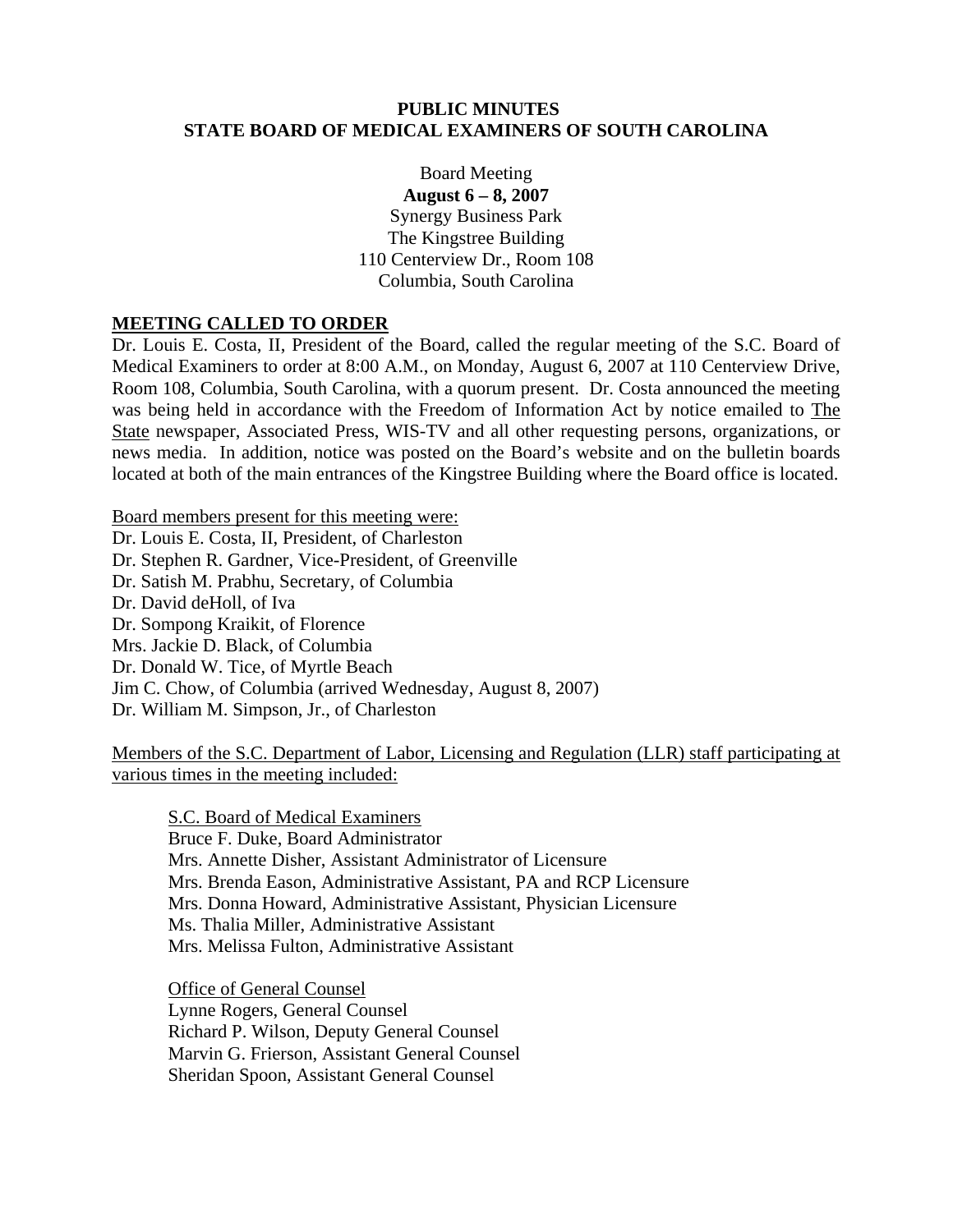Professional and Occupational Licensing (POL) Division Shirley Robinson, Hearing Counsel

Director's Office Mrs. Adrienne Youmans, Director

Office of Health and Medically Related Professions Mrs. Ruby McClain, Assistant Deputy Director

Office of Investigations and Enforcement Rion Alvey, Assistant Deputy Director Mrs. Karen Newton, Administrative Coordinator Mrs. Josie DeGennaro, Investigator Mr. Mark Kelly, Investigator Mrs. Cheryl McNair, Investigator Larry Atkins, Deputy Chief Kathy Prince, Deputy Chief

## **REVIEW/APPROVAL OF AGENDA**

An agenda for this meeting was reviewed and approved.

## **REVIEW/APPROVAL OF MINUTES FROM APRIL BOARD MEETING:**

## **Dr. Costa made a motion to approve the minutes. Dr. Simpson seconded the motion and it was unanimously passed.**

The Board reviewed the Consent Agenda and made the following decisions:

**Dr. Costa made a motion to approve the Consent Agenda and to carryover the PA portion of the consent agenda. Dr. Simpson seconded the motion and it was unanimously passed. The Committee recommendations from the Respiratory Care Committee and the Acupuncture Advisory Committee that were approved are as follows:**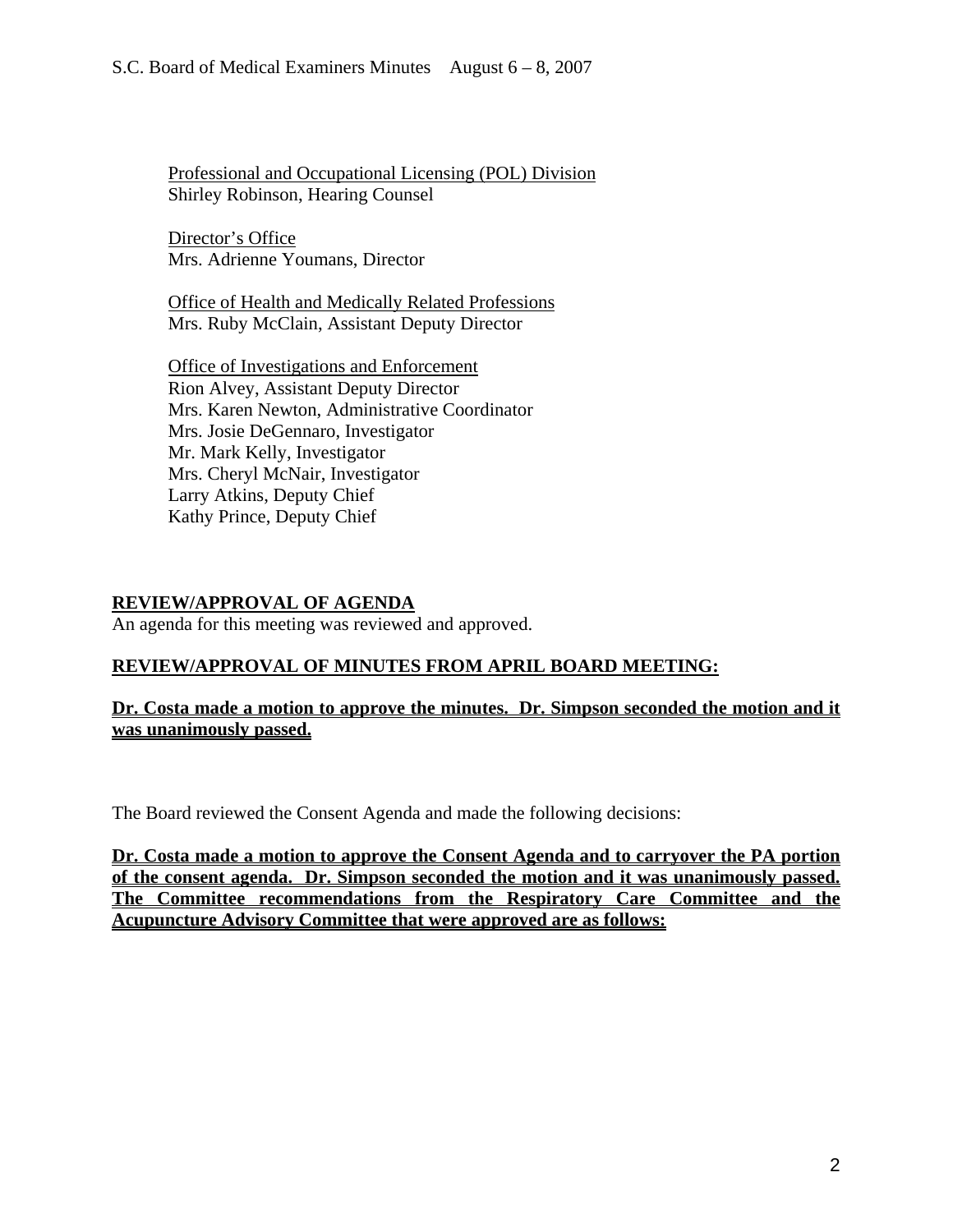| <b>DISCUSSION TOPIC:</b> | Recommendations from the Respiratory Care Committee Meeting,<br>July, 13, 2007 |  |  |
|--------------------------|--------------------------------------------------------------------------------|--|--|
| <b>FROM:</b>             | Paul Treffeisen, RCP, Chairman<br><b>SC Respiratory Care Committee</b>         |  |  |

**Members in attendance: Mr. Paul Treffeisen, RCP, Chairman, Anderson; Dr. James Barker, Columbia; Dr. Antine Stenbit, Charleston, Vice-Chairman; Dr. James Fuller, Greenville; Ms. Patricia Blakely, RCP, Elgin; Tracy Hancock, Florence and Mr. James Woody, RCP, Belton.** 

#### **AGENDA TOPIC: HEARINGS**

Mr. Sheridon Spoon informed the committee, as a point of information, that it was the committee's prerogative as to the order of when the legal hearings were presented – either before conducting the committee's scheduled meeting or after the meeting is concluded. In the recent past legal hearings have pre-empted the scheduled Respiratory Care Committee meeting which is usually scheduled for 9 or 10 AM. This has resulted in inconvenience and delay for individuals scheduled to appear at those meetings. He informed the committee he would inform the Office of General Council the future wishes of the committee.

#### **AGENDA TOPIC: APPLICANTS APPEARING FOR LICENSURE**

Ms. Melinda Brown, RCP appeared before the Respiratory Care Committee.

After interview and discussion, Ms. Blakely made the motion to grant Ms. Brown a temporary license. Dr. Stenbit seconded the motion which passed unanimously.

#### **MOTION: The Respiratory Care Committee recommends issuing a temporary license for Ms. Melinda Brown.**

#### *AGENDA TOPIC: APPLICANTS FOR PERMANENT LICENSURE*

Below is a list of 24 RCPs who are currently on temporary licenses. They have met all the requirements for permanent license and are now requesting to update from the temporary license to the permanent license.

| <b>RCP Active Temporary License Listing</b> |                                                                                                                                     |         |            |      |           |  |  |
|---------------------------------------------|-------------------------------------------------------------------------------------------------------------------------------------|---------|------------|------|-----------|--|--|
| Last<br><b>Name</b>                         | <b>Middle</b><br><b>Credential Number</b><br><b>First</b><br><b>Credential</b><br><b>Name</b><br><b>Name</b><br>Only<br><b>Type</b> |         |            |      |           |  |  |
| Anderson Kathryn                            |                                                                                                                                     | Watkins | $RCP - TL$ | 4356 | 8/31/2007 |  |  |
| Baker                                       | Barbara                                                                                                                             |         | $RCP - TL$ | 4351 | 8/31/2007 |  |  |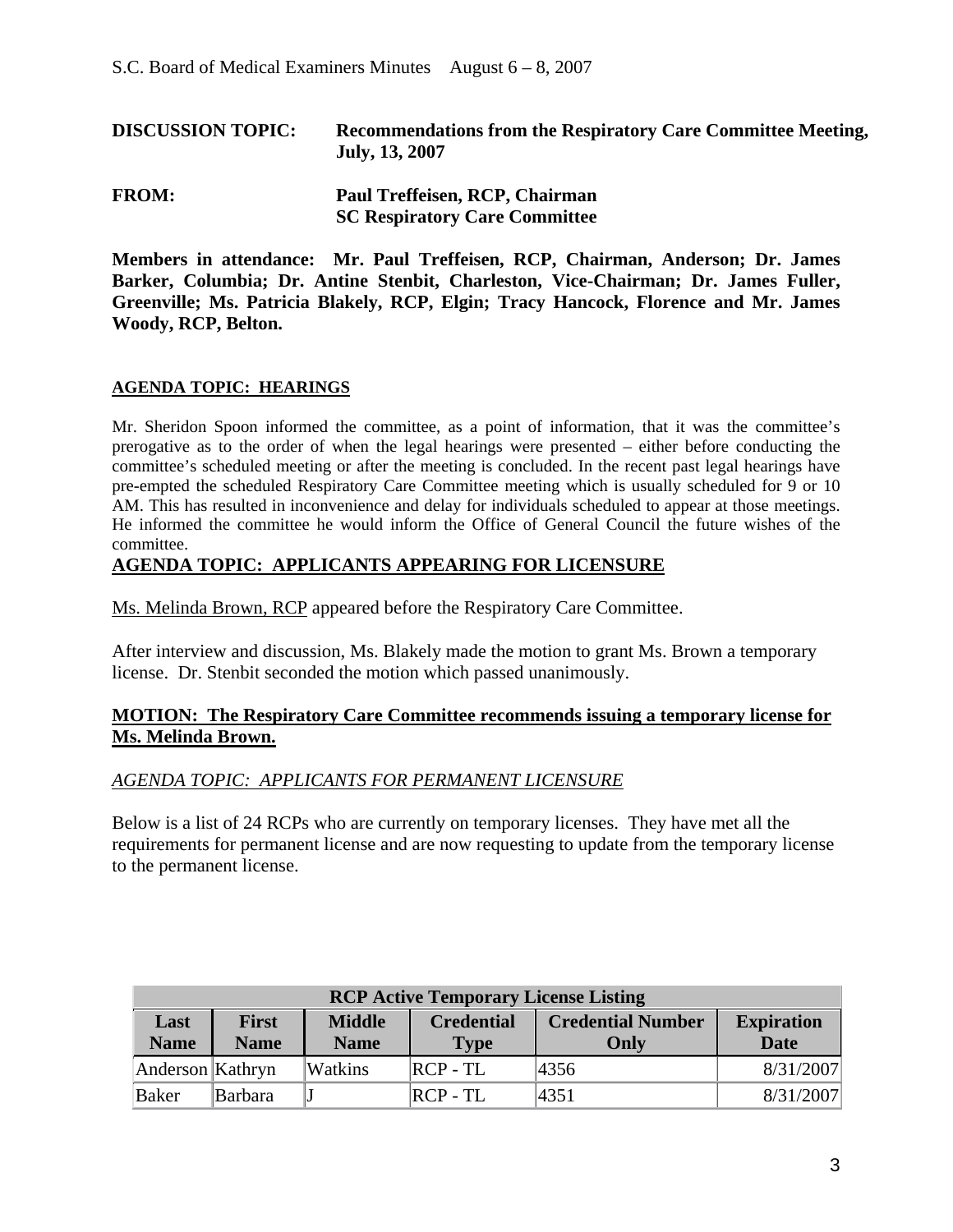|                                             | <b>RCP Active Temporary License Listing</b> |                              |                                  |                                  |                                  |  |  |
|---------------------------------------------|---------------------------------------------|------------------------------|----------------------------------|----------------------------------|----------------------------------|--|--|
| First<br>Last<br><b>Name</b><br><b>Name</b> |                                             | <b>Middle</b><br><b>Name</b> | <b>Credential</b><br><b>Type</b> | <b>Credential Number</b><br>Only | <b>Expiration</b><br><b>Date</b> |  |  |
| Batchelor Teresa                            |                                             | Ann                          | RCP-TL                           | 4361                             | 8/31/2007                        |  |  |
| <b>Bridges</b>                              | Thomas                                      | Lee                          | RCP - TL                         | 4254                             | 8/31/2007                        |  |  |
| Clemons                                     | Valerie                                     | Jean                         | RCP-TL                           | 4340                             | 8/31/2007                        |  |  |
| Crawford Christie                           |                                             | Lee                          | RCP - TL                         | 4224                             | 8/31/2007                        |  |  |
| Duncan                                      | Heather                                     | Nicole                       | RCP-TL                           | 4229                             | 8/31/2007                        |  |  |
| Eiff                                        | Terri                                       | A                            | RCP-TL                           | 4348                             | 8/31/2007                        |  |  |
| Fiddler                                     | Glenn                                       | M.                           | RCP-TL                           | 4359                             | 8/31/2007                        |  |  |
| Hesson                                      | Jessica                                     | Lynn                         | RCP-TL                           | 4234                             | 8/31/2007                        |  |  |
| Ivey                                        | Karen                                       | Caulder                      | RCP - TL                         | 4355                             | 8/31/2007                        |  |  |
| <b>Jarvis</b>                               | Travis                                      | Ronald                       | RCP-TL                           | 4347                             | 8/31/2007                        |  |  |
| King                                        | <b>Betty</b>                                | Lou                          | RCP - TL                         | 4336                             | 8/31/2007                        |  |  |
| Darling                                     | Latham                                      | Carol                        | RCP-TL                           | 4334                             | 8/31/2007                        |  |  |
| Lathrop                                     | Constance                                   | Elvia                        | RCP - TL                         | 4332                             | 8/31/2007                        |  |  |
| Miller                                      | Paula                                       | K.                           | RCP - TL                         | 4235                             | 8/31/2007                        |  |  |
| Nelson                                      | Tequila                                     | Eileen                       | RCP - TL                         | 4350                             | 8/31/2007                        |  |  |
| O'Harra                                     | Dan                                         | S.                           | RCP-TL                           | 4342                             | 8/31/2007                        |  |  |
| Parkerson Beverly                           |                                             | Shue                         | RCP - TL                         | 4343                             | 8/31/2007                        |  |  |
| Purdue                                      | Vance                                       | Keith                        | RCP - TL                         | 4327                             | 8/31/2007                        |  |  |
| Rogers                                      | Julie                                       | Dianne                       | RCP - TL                         | 4302                             | 8/31/2007                        |  |  |

The Committee reviewed the following three (3) individuals who had 'yes' answers on their application:

**1) Terri Eiff, RCP**- Ms. Eiff answered "Yes" on her application to question #14, "Have you ever been discharged involuntarily from employment?" Ms. Eiff was terminated for in-subordination. Ms. Eiff filed a grievance with the Georgia Board of Labor and found that there was no grounds for dismissal. Letter from previous employer just states Ms. Eiff's date of hire and termination date. No other information provided.

Wade Jane Elizabeth RCP - TL 4329 | 8/31/2007 Weich Joseph Patrick RCP-TL 4341 | 8/31/2007 Whitford Martha Elizabeth RCP - TL 4349 8/31/2007

#### **After review and discussion, Dr. Barker moved to recommend permanent licensure to Ms. Eiff. Dr. Stenbit seconded the motion. The motion passed unanimously.**

**2) Travis Jarvis, RCP –** Mr. Jarvis answered "Yes" on his application to "Have you ever been arrested, indicted, or convicted, pled guilty, or pled nolo contendere for violation of any federal, state or local law (other than a minor traffic violation)?" Mr. Jarvis was arrested in January 2002 for disorderly conduct after an altercation with his wife. Mr.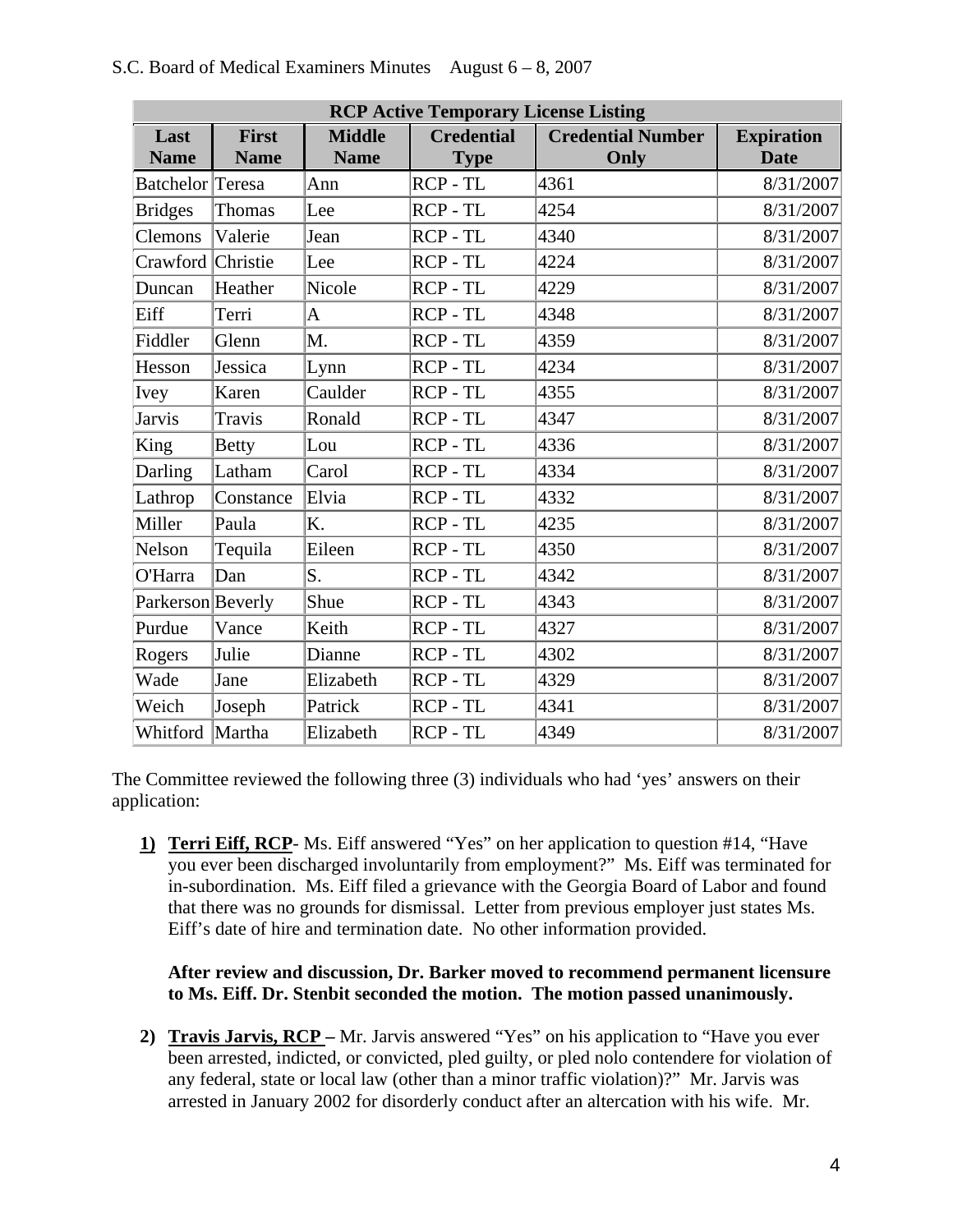Jarvis was ordered to under go anger management class, one year probation and pay a fine. Mr. Jarvis was also fined for littering/illegal dumping. Mr. Jarvis was ordered to clean up the dump site, pay a large fine and several hours of community service.

## **After review and discussion, Dr. Stenbit moved to recommend permanent licensure to Mr. Jarvis. Dr. Fuller seconded the motion. The motion passed unanimously.**

**3) Julie Rogers, RCP**—Ms. Rogers answered "Yes" on her application to "Have you ever been arrested, indicted, or convicted, pled guilty, or pled nolo contendere for violation of any federal, state or local law (other than a minor traffic violation)?" Ms. Rogers was arrested for 3 counts of Fraudulent checks in 1998 and another fraudulent check charge in 1999. Ms. Rogers advised that she had moved several times and the mail was not forwarded to her. Ms. Rogers provided a SLED statement that showed these accounts.

## **After review and discussion, Dr. Stenbit moved to recommend permanent licensure to Ms. Rogers. Mr. Woody seconded the motion. The motion passed unanimously.**

## **AGENDA TOPIC: CONSIDERATION OF COURSE FOR PAP APPROVAL**

The committee reviewed a letter from Louie J. Scalise, II, RPSGT, requesting that a course he teaches be made an approved PAP course in South Carolina.

The committee reviewed the Sleep Exemption policy which states that a PAP titration course must be accredited by the Accreditation Council for Continuing Medical Education (ACCME), the American Academy of Sleep Medicine (AASM), American Osteopathic Association (AOA), or other nationally or state recognized accrediting bodies. The committee recognizes the American Association of Sleep Technologists (AAST) as a national accrediting body.

Provided Mr. Scalise's course(s) is approved for PAP titration Continuing Medical Education (CME) by the American Association of Sleep Technologists (AAST), a nationally recognized accrediting body, the course meets the accreditation standard as an approved PAP course on the basis of the AAST accreditation and individual course endorsement by the RCC was not required.

**After discussion, the Dr. Stenbit made a motion to send Mr. Scalise a letter explaining the requirements for accreditation. Mr. Woody seconded the motion, which passed.** 

## **AGENDA TOPIC: REVIEW AND DISCUSSION OF THE EXEMPTION APPLICATION PROCESS**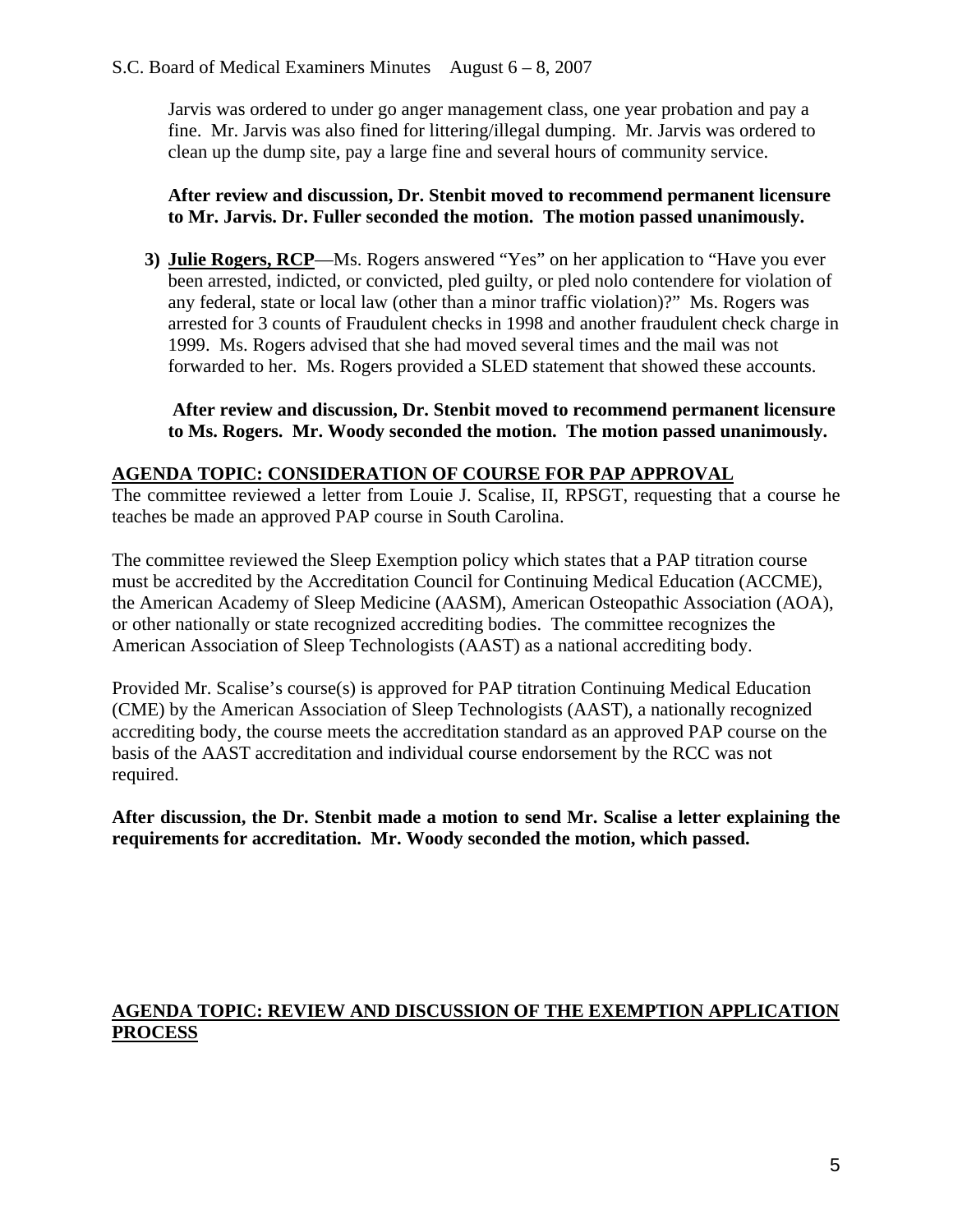Ms. Eason provided the Committee with the lists of applicants who applied for the exemption. As of this date, Ms. Eason has issued exemptions to the following:

**47 RPSGTs have been issued exemption**

**69 have been issued the 36 month exemption**

**24 applications are incomplete and/or pending approval**

In addition, Ms. Eason discussed she has received as may as 12 applications in one day and processing these applications has consumed additional administrative time.

After a brief discussion, Mr. Woody made a motion to initiate a \$50.00 processing fee for issuing exemptions due to the time involved in processing these requests. Dr. Stenbit seconded the motion.

## **MOTION: To begin charging a \$50.00 processing fee for exemption request.**

## **NEXT MEETING DATE**

The Committee's next meeting is Friday, September 21, 2007.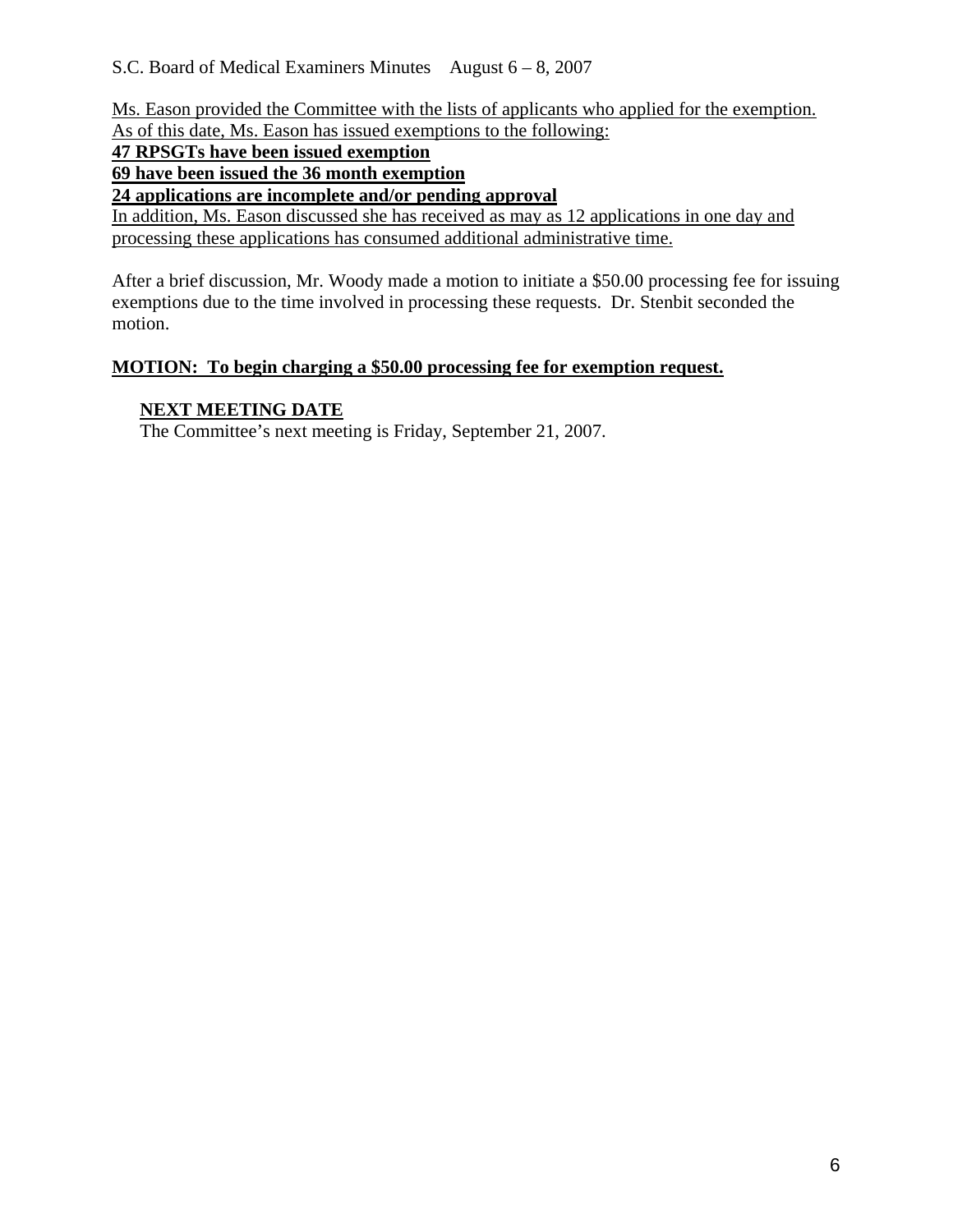## **LLR-BOARD OF MEDICAL EXAMINERS BOARD MEETING, August 6 - 8, 2007**

| <b>DISCUSSION TOPIC:</b> | <b>Recommendations from the Acupuncture Committee Meeting</b><br>June 29, 2007 |
|--------------------------|--------------------------------------------------------------------------------|
| <b>FROM:</b>             | Martin Herbkersman, Acupuncturist, Chairperson                                 |
|                          | <b>S.C. Acupuncture Advisory Committee</b>                                     |
|                          | Committee Members Present: Mr. Martin Herbkersman,                             |
|                          | Chairperson, Columbia; Mr. William Skelton, Columbia; Ms.                      |
|                          | Gina Campano, Columbia and Dr. Gary Nestler, Vice-President,                   |
|                          | Charleston.                                                                    |
|                          | <b>AGENDA TOPIC: APPLICANTS FOR A PERMANENT LICENSE</b>                        |

There were two applicants for permanent licensure.

- 1. Ponton, Marina
- 2. Summerall, Susan

# **Mr. Herbkersman moved and Mr. Nestler 2nd the motion to recommend approval for permanent licensure for both applicants.**

## **AGENDA TOPIC: APPLICANT APPEARANCE**

Ms. Renata Jokl appeared to discuss licensure concerns with the Acupuncture Committee members. Ms. Jokl lacks NCCAOM Certification for Acupuncture which is one of the key requirements to practice Acupuncture in this state. After the discussion, the Committee went into executive session on the matter. After returning to public session Mr. Martin Herbkersman moved and Mr. Gary Nestler 2<sup>nd</sup> the motion denying licensure for Ms. Jokl as an Acupuncturist. Ms. Jokl then discussed licensure concerns as an Auricular Therapist without supervision. An Auricular Therapist must have supervision to practice in this state. The Committee again went into executive session on this matter. After returning to public session, Mr. Martin Herbkersman moved and Mr. Gary Nestler  $2<sup>nd</sup>$  the motion denying licensure as an Auricular Therapist without supervision. Mr. Herbkersman suggested that a letter from the committee be sent to the NCCAOM certification board in support of Ms. Jokl's situation.

## **AGENDA TOPIC: EAR STAPLING**

The discussion of Ear Stapling is tabled for the next committee meeting and was suggested that we all be aware of its presence. FOARMA is also tabled for discussion at the next committee meeting.

## **AGENDA TOPIC: ADVISORY COMMITTEE NOMINATIONS**

The nominees for the Advisory Committee: Catherine R. Jones, William Skelton, and Audrey Temelini were voted upon and the committee chose Ms. Temelini for the position. *NEXT MEETING DATE*

The next Acupuncture Committee meeting is scheduled for Friday, October 5, 2007 at 10:00.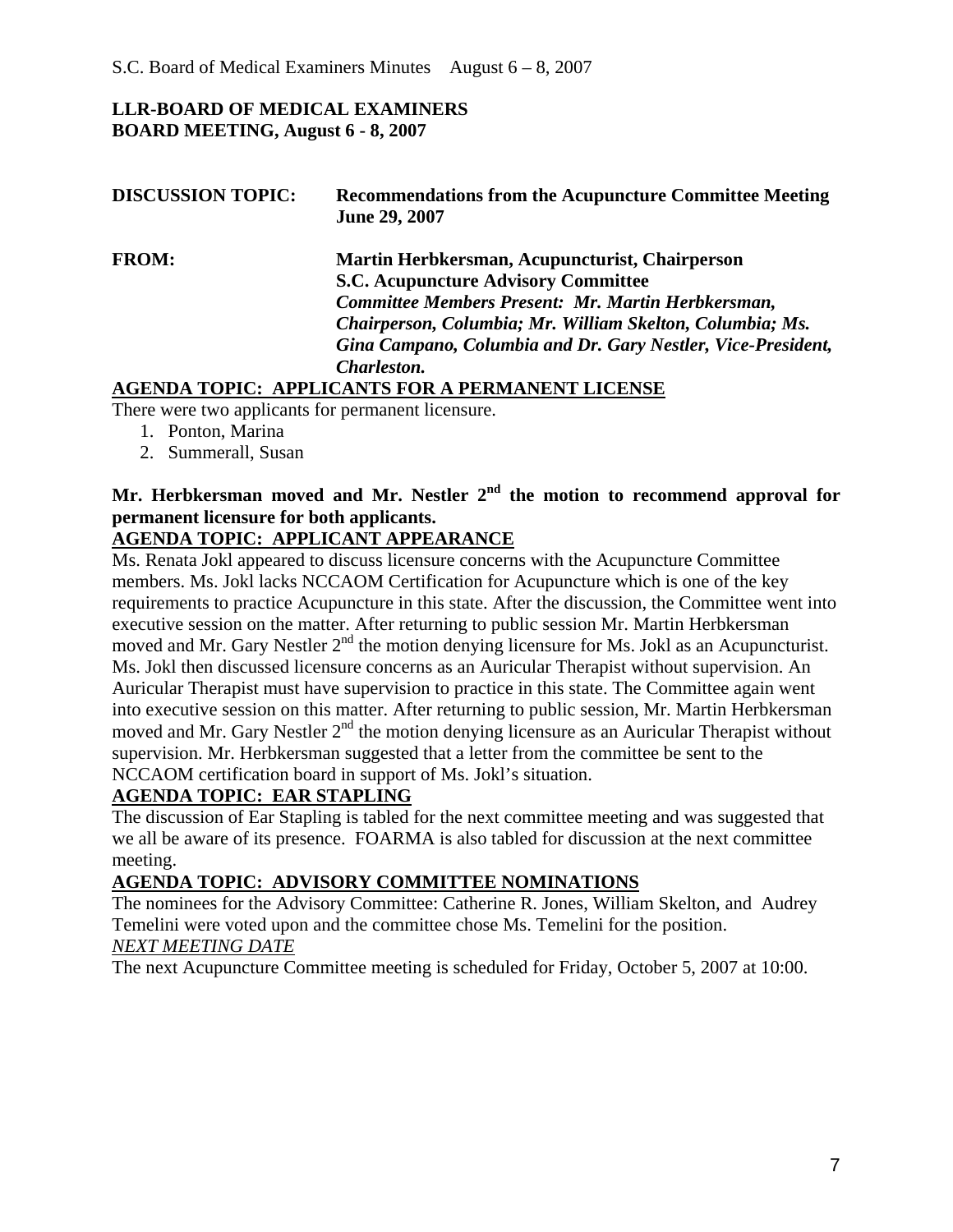S.C. Board of Medical Examiners Minutes August 6 – 8, 2007

#### **LLR-BOARD OF MEDICAL EXAMINERS BOARD MEETING, AUGUST 6-8, 2007**

| <b>DISCUSSION TOPIC:</b> | Recommendations from the Anesthesiologist's Assistants Committee<br><b>Meeting, June 14, 2007</b> |  |  |
|--------------------------|---------------------------------------------------------------------------------------------------|--|--|
| <b>FROM:</b>             | <b>Terry Dodge, MD, Chairperson</b><br><b>SC Anesthesiologist's Assistants Committee</b>          |  |  |

**Members in attendance: Ms. Ellen Allinger, Rock Hill; Mrs. Elizabeth Christensen, Aiken; Dr. Terry Dodge, Rock Hill; Dr. Andrew Weisinger, Blythewood (via telephone)** 

*AGENDA TOPIC: ELECTION OF NEW COMMITTEE MEMBERS*

The Committee reviewed the Curriculum Vitaes of Ms. Amie L. Schilling and Dr. James A. Allinger.

**RECOMMENDATION: After careful review and discussion, Ms. Christensen moved to recommend Ms. Schilling and Dr. Allinger for the two vacant seats on the Committee. Dr. Dodge seconded the motion. The motion passed unanimously.** 

#### *AGENDA TOPIC: ELECTION OF OFFICERS*

Ms. Christensen nominated Dr. Dodge for Chairperson and Dr. Weisinger seconded. Dr. Dodge was chosen unanimously.

*AGENDA TOPIC: MEETING DATES FOR 2008* The committee set the following dates for 2008: April 3, 2008 @ 3:30 PM October 2, 2008 @ 3:30 PM

#### **NEXT MEETING DATE**

The next Committee meeting will be October 4, 2007.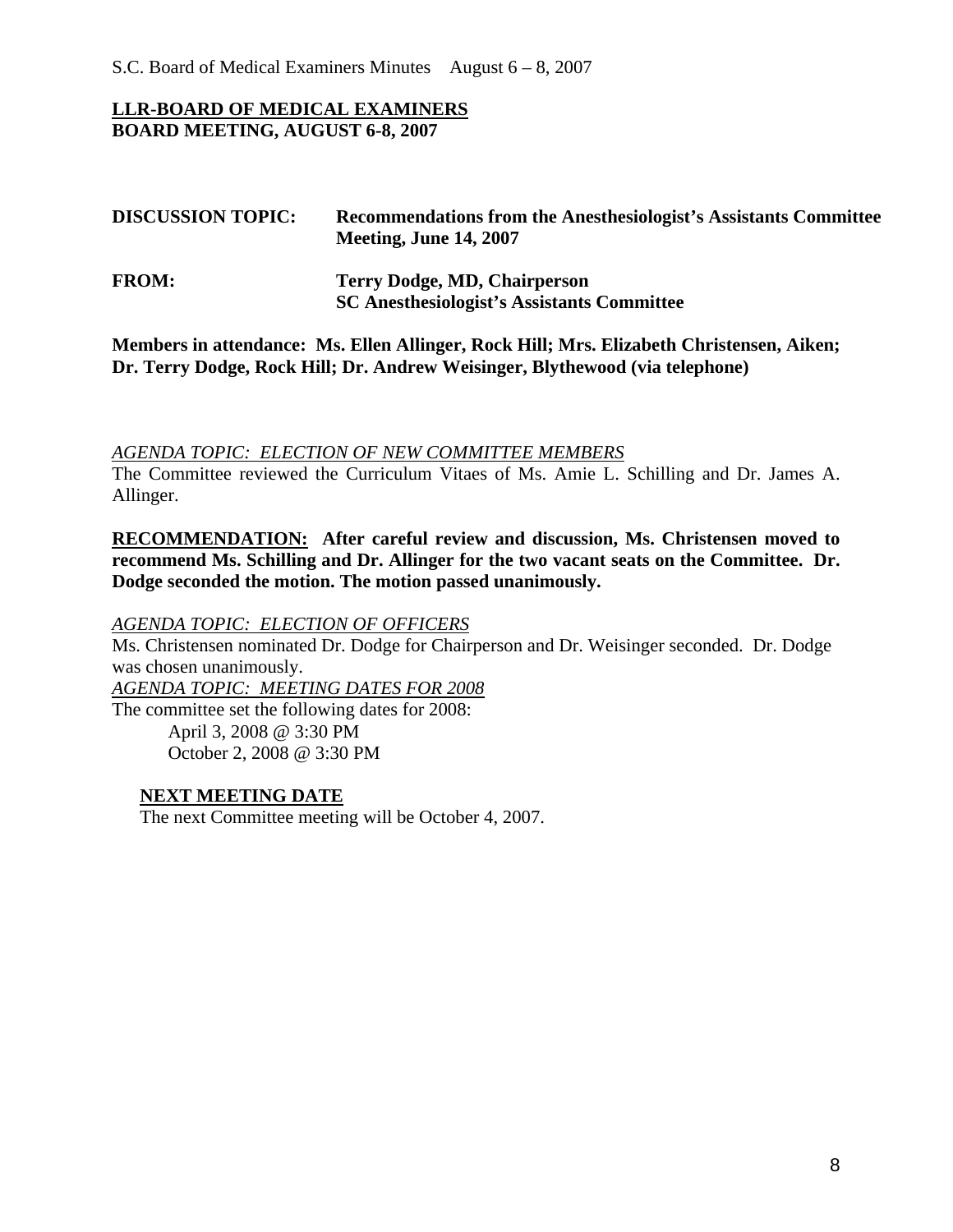## **FINAL ORDER HEARINGS**

**A motion was made and passed for the Board to go into Executive Session to conduct Final Order Hearings.** Each hearing was held in Executive Session, and a transcript of each hearing, as well as the Board's Final Order, are on file at the Board Office. No votes were made or actions taken while the Board was in Executive Session. **A motion was made and passed to return to Public Session and the Board voted on the following sanctions after each Final Order Hearing:**

## **Richard Kellet, M.D. of Greenville, S.C. – FINAL ORDER HEARING 2006-410**

#### **A motion was made that the Respondent has violated the Medical Practice Act. The motion was seconded by Dr. Simpson and all Board members were in favor.**

- 1. The Respondent has violated Medical Practice Act.
- 2. Public Reprimand.
- 3. Respondent must pay fine in the amount of \$5,000 plus court cost of \$500.67 within one year.
- 4. Suspension, stayed immediately.
- 5. Practice site is to be approved by the Board and restriction is no privilege to prescribe Schedule II drugs.
- 6. Respondent must continue participation in RPP.

#### **The motion carries.**

#### **2004-257**

#### **A motion was made that was seconded by Mrs. Black to dismiss with a letter of concern. All Board members were in favor.**

#### **Motion carries.**

#### **2004-308**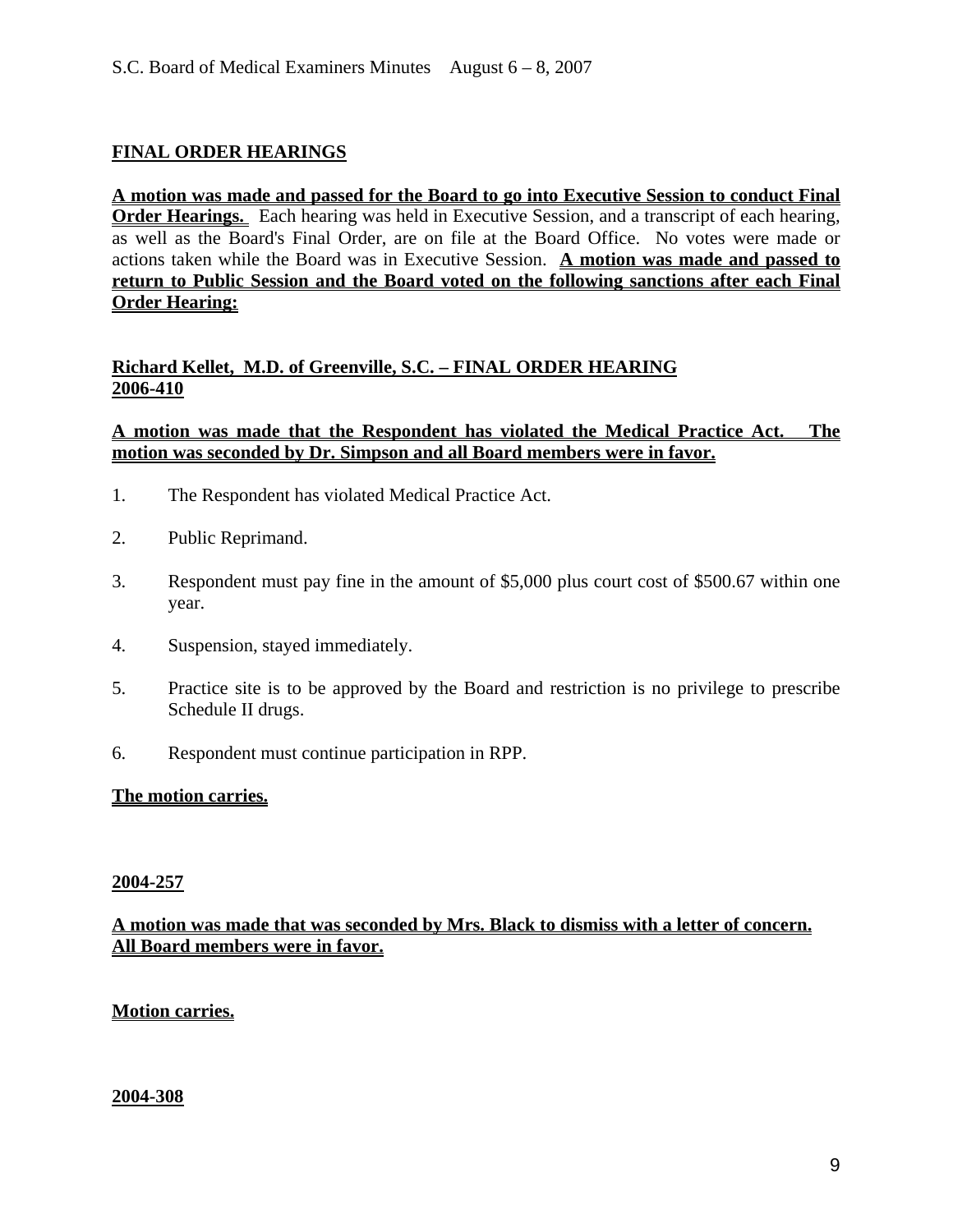## **A motion was madethat was seconded by Dr. Tice and unanimously passed to grant the Respondent request to be released from terms and conditions.**

**Motion carries.**

## **Discussion Topic (F) Newsletter:**

Bruce Duke advised the Board of a newsletter that would be published and distributed ASAP. The following articles are to be contributed to the newsletter:

| Malloy's Bill -                            | Dr. Costa             |
|--------------------------------------------|-----------------------|
| CME article addressing retirement status - | <b>Annette Disher</b> |
| <b>Office Based Surgery -</b>              | <b>Bruce Duke</b>     |
| Patient Records -                          | Melissa Fulton        |

Rick Wilson suggested the Medical Board adopting an Emeritus status for retirees who wish to put their license in a retired status because they do not have the CME's for renewal. **Dr. Gardner made a motion to implement Emeritus status and it was seconded by Dr. Kraikit. All in favor. Motion carries.** 

**Thomas B. Duff, M.D., of Evand, GA Applicant for Licensure**

**A motion was made to grant an unrestricted License and was seconded by Dr. deHoll. All in favor except Mrs. Black.** 

**Motion Carries.**

**William M. Yates, M.D., of Columbia, SC**

**A motion was made to . Motion was seconded by Dr. deHoll. All in favor.** 

**Motion Carries.**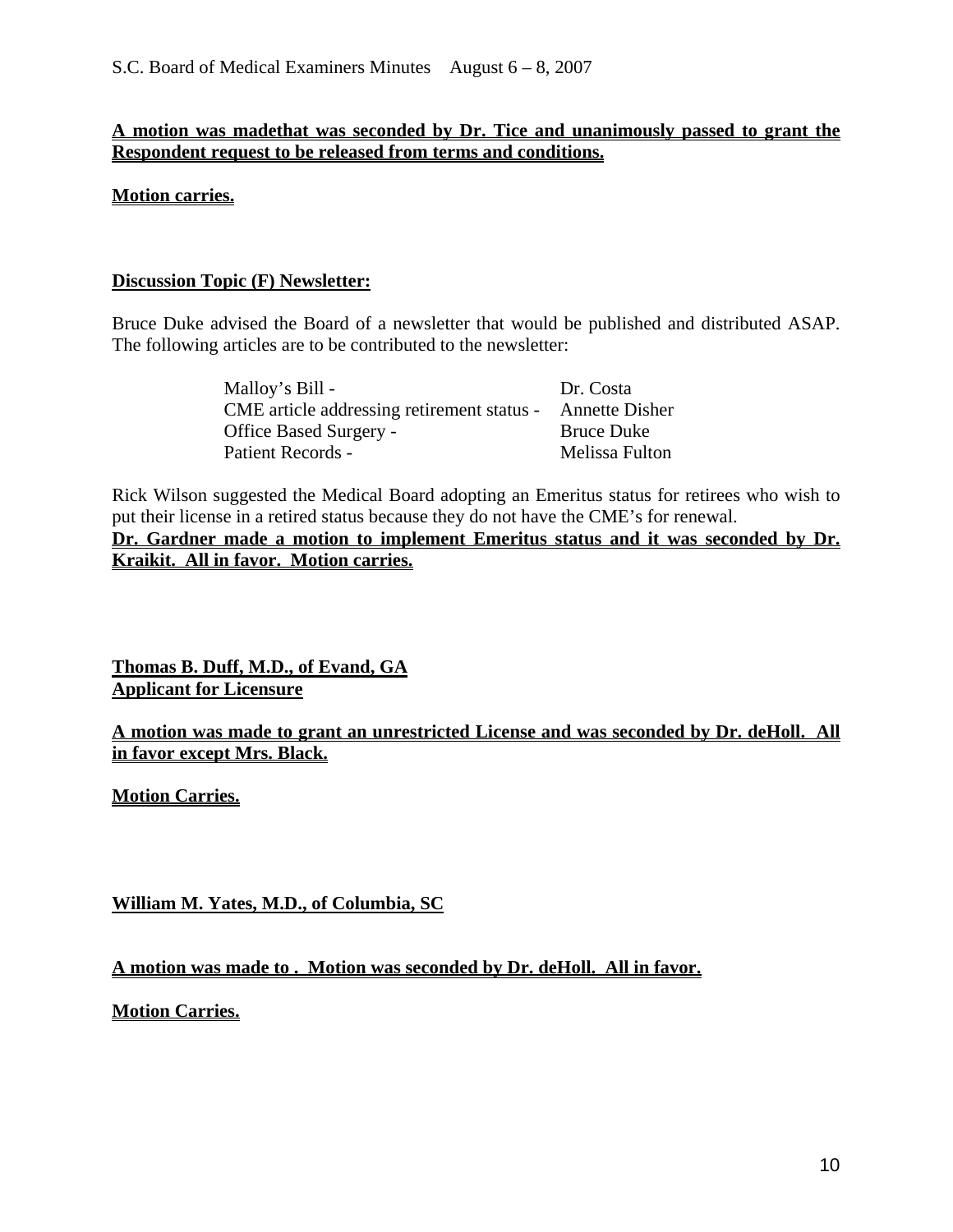#### **RECESS AND RECONVENE**

The Board recessed at 5:30 P.M. and reconvened Tuesday, August 7, 2007 at 8:00 A.M. with a quorum present.

#### **Frank Sheheen, RPP presentation**

**Mr. Sheheen presented a report written by Pamela Imm, Ph.D. on the Recovering Professional Program: Initial Outcome Report.** 

#### **D. Lanette Atkins, M.D. of Columbia, SC FINAL ORDER HEARING 2002-282**

## **A motion was made that the Respondent has violated the Medical Practice Act. The motion was seconded by Dr. Kraikit and all Board members were in favor.**

- 1. The Respondent has violated Medical Practice Act by violating patient confidentiality.
- 2. Public Reprimand.
- 3. Respondent must pay fine in the amount of \$3,000 within one year.
- 4. Respondent must complete a prescription writing course and ethics course approved by the board.

## **The motion carries.**

#### **SCMA Presentation Todd Atwater, Jennifer Farmer**

SCMA presented a report on the proposal to have the SCMA monitor the State's physician CME requirements. SCMA is going to put together a formal proposal and present it to the Board at a later date. Dr. Costa requested that we have a firm proposal by November.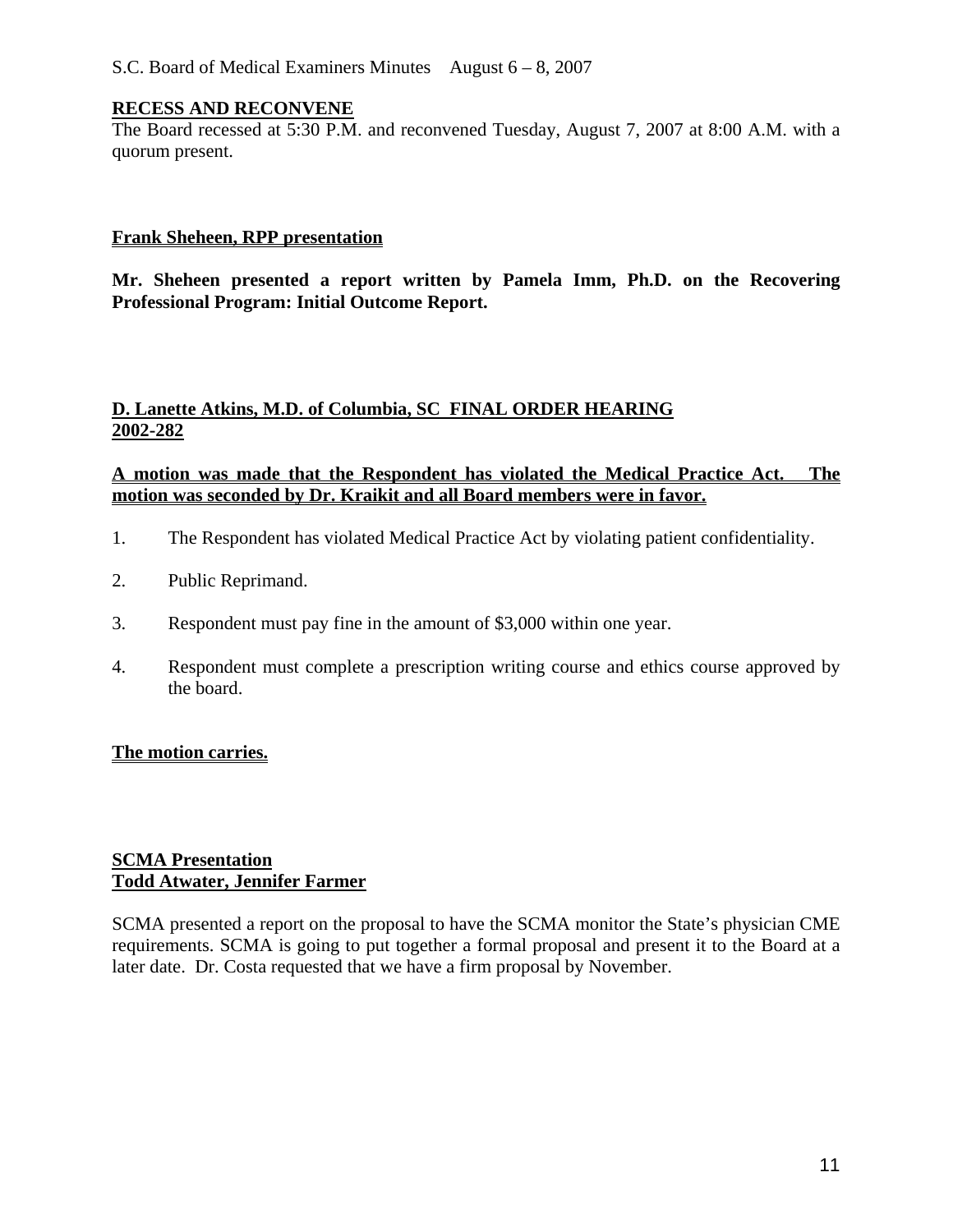### **Melanie Buck, R.C.P. of North Charleston, SC – FINAL ORDER HEARING 2006-50**

#### **A motion was made that the Respondent has violated the Medical Practice Act. The motion was seconded by Dr. Simpson and all Board members were in favor.**

- 1. The Respondent has violated Medical Practice Act.
- 2. Public Reprimand.
- 3. No revocation, indefinite suspension of license.
- 4. Respondent must pay a fine in the amount of \$500.00 plus court costs of \$218.00.
- 5. Respondent must continue participation in RPP.

#### **The motion carries.**

The Board reviewed the PA portion of the Consent Agenda and made the following decisions:

**Dr. Costa made a motion to approve the PA portion of the Consent Agenda. Dr. Tice seconded the motion and it was unanimously passed. The Committee recommendations from the PA committee meeting that were approved are as follows:**

## **LLR-BOARD OF MEDICAL EXAMINERS BOARD MEETING, AUGUST 6-8, 2007**

| <b>DISCUSSION TOPIC:</b> | <b>Recommendations from the PA Committee Meeting</b><br><b>July 6, 2007</b> |
|--------------------------|-----------------------------------------------------------------------------|
| <b>FROM:</b>             | Harold Harvey, P.A., Chairperson                                            |
|                          | <b>S.C. Physician Assistant Committee</b>                                   |

Committee members present were as follows: Mr. Harold Harvey, of Hampton, Chairman; Dr. William Hueston; Mt. Pleasant; Mr. Reamer Bushardt; Charleston; Dr. Donald Tice, Myrtle Beach, Ms. Lisa Sand, Columbia and Graham Adams, Chapin. Absent from the meeting were Dr. Richard Rhodes and Dr. Jack Scheuer.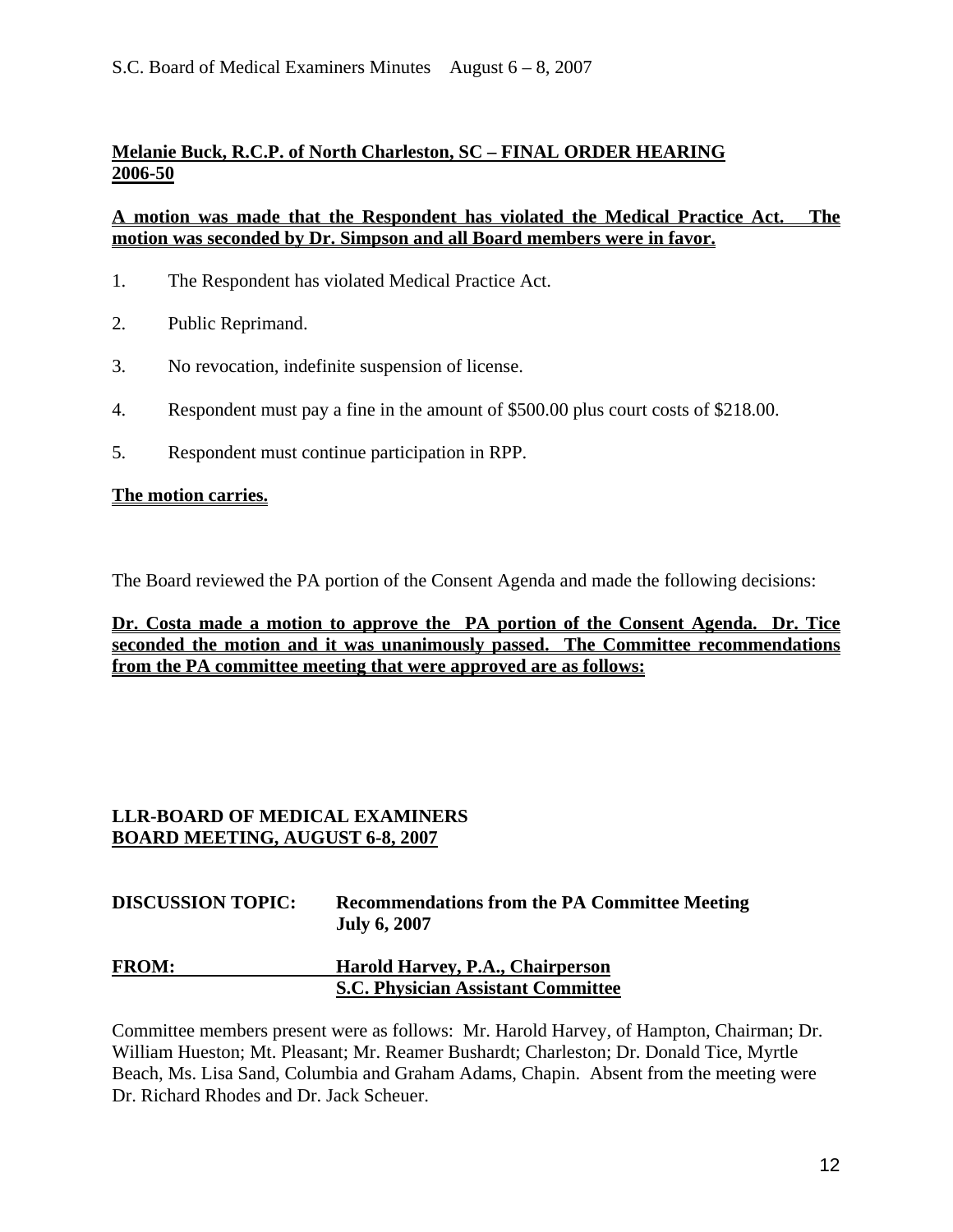## **APPLICANT APPEARING**

Ms. Mary K. Reynolds appeared before the Committee to explain her reason(s) for the practice without an approved physician assistant license. Ms. Reynolds advised the Committee that her primary supervising physician left the practice and moved to Florida and she continued under the supervision of her alternate supervising physician. Ms. Reynolds advised that she assumed that the paperwork was taken care of by the office and had repeatedly asked if the paper process was complete. The Committee requests letters from the primary supervising physician regarding his discontinued supervision of the physician assistant and a letter from the alternate supervising physician who assumed the role of primary without approval from the Board. Dr. Hueston made a motion to postpone making a decision until the Committee receives statements from Ms. Reynolds supervising physician and alternate supervising Ms. Sand seconded the motion, which passed. Dr. Tice abstained from the vote.

## *AGENDA TOPIC: REVIEW OF SCOPE OF PRACTICE GUIDELINES*

The Committee reviewed the Scope of Practice Guidelines for the following PAs:

- 1. Michael Kelley, PA
- 2. Carlee Groomes, PA
- 3. Katherine Dobson, PA
- 4. Paul Davidson, PA
- 5. Kristina Krotov, PA
- 6. Anna McKie, PA
- 7. Jill Neumann, PA
- 8. Michael Townsend, PA
- 9. Jill Neumann, PA
- 10. Douglas Schutz, PA
- 11. Jennifer Willett, PA
- 12. Harvey Putnam, PA
- 13. Clarence Darby, PA
- 14. Beth Edwards, PA
- 15. Greg Tallent, PA
- 16. Jill Aboulian, PA
- 17. David Hart, PA
- 18. Katrina Thompson, PA
- 19. Vicki Allen, PA
- 20. Tracy Bell
- 21. Kristin Meyers, PA
- 22. Marion Novak, PA
- 23. Brenda Giovannelli, PA
- 24. Karen Pack, PA
- 25. Kelly Vavro, PA
- 26. Sara Williams, PA
- 27. Kenneth Smith, PA
- 28. \*Robert McKenna, PA
- 29. \*Skerdilaid Licaj, PA
- 30. \*Eric Lloyd, PA
- 31. Robert Vaughn, PA
- 32. \*Shuli Leiken, PA
- 33. Jill Aboulian, PA

After careful review and discussion, Dr. Tice made a motion to approve the thirty-three (33) Scope of Practice Guidelines as recorded above. Ms. Sand seconded the motion. The motion passed.

The following Scope of Practice Guidelines were approved pending additional information and/or clarification: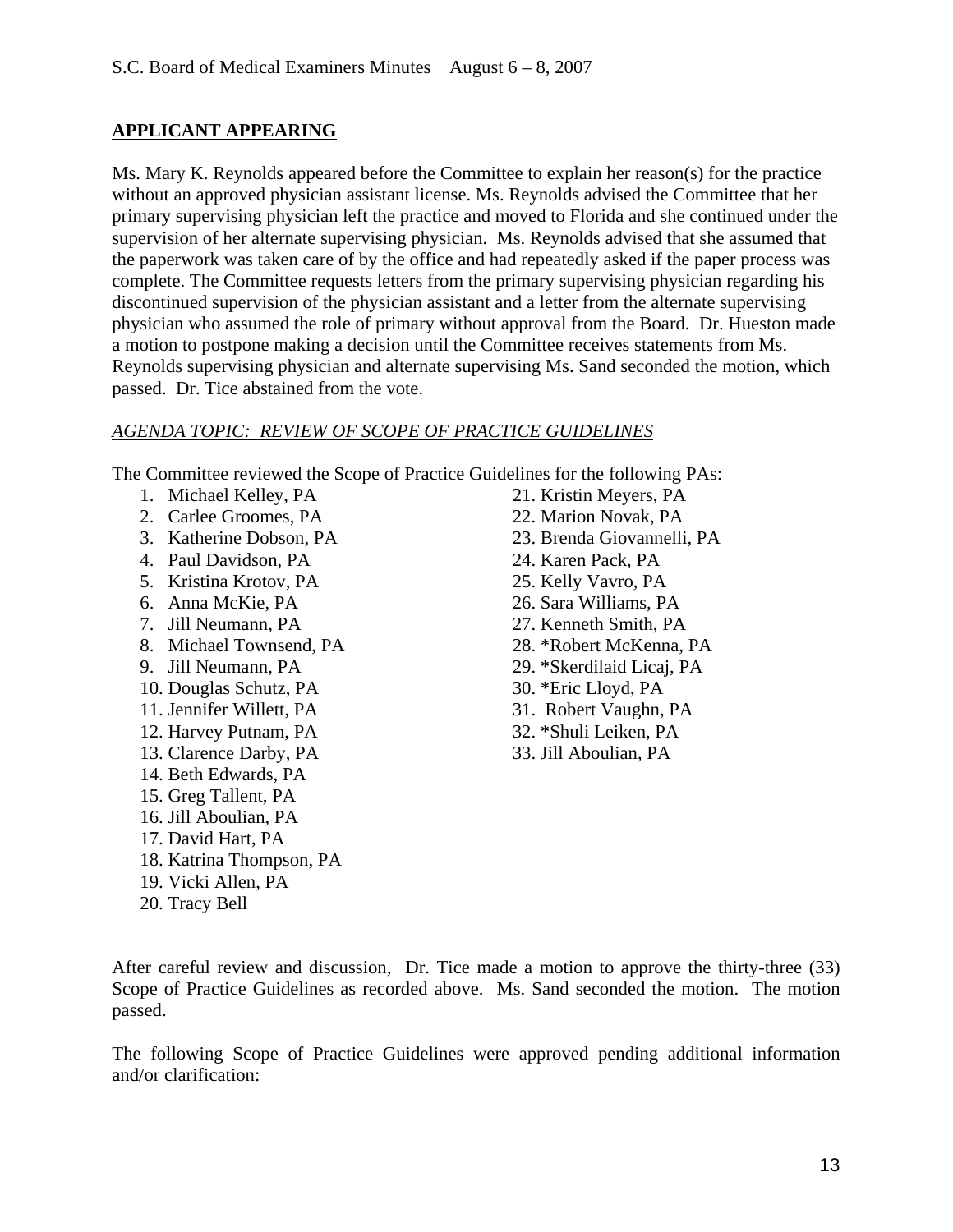#### S.C. Board of Medical Examiners Minutes August 6 – 8, 2007

- 1) Lisa Sand discussed Robert Vaughn, PA Scope of Practice. Mr. Vaughn is currently practicing in an Emergency Medicine practice. Dr. Hueston made a motion to **deny** Mr. Vaughn's scope pending clarification and additional information. Dr. Tice seconded the motion. The motion passed.
- 2) Lisa Sand discussed Mark Jamieson, PA Scope of Practice. Ms. Sand made a motion to **deny** Mr. Jamieson's scope pending clarification and additional information. Dr. Tice seconded the motion. The motion passed.
- 3) Lisa Sand, PA discussed Michelle Christian, PA Scope of Practice. Ms. Sand made a motion to **deny** Ms. Christian's scope pending clarification and additional information. Mr. Bushardt seconded the motion. The motion passed.
- 4) Lisa Sand, PA discussed Shuli Leiken, PA Scope of Practice. Ms. Leiken is currently practicing in a CTS and GS practice. Dr. Hueston made a motion to **deny** this scope pending the removal of Intra Aortic Balloon Pump insertion pending confirmation of OJT. Dr.Tice seconded the motion. The motion passed.
- 5) Lisa Sand, PA discussed Holly Miller, PA Scope of Practice. Ms. Miller is currently practicing in an Neurology practice. Ms. Sand recommended **denial** of this scope. Mr. Adams seconded the motion. The motion passed.
- 6) William Hueston, MD discussed Merriman Dowdle, PA Scope of Practice. Mr. Dowdle is currently practicing in an Internal Medicine/Gastroenterology Practice. Dr. Hueston recommended **denial** pending revision of her scope to be more specific to her practice in Gastroenterology rather than family practice. Dr. Tice seconded the motion. The motion passed.
- 7) Reamer Bushardt, PA discussed Skerdilaid Licaj, PA Scope of Practice. Mr. Skerdilaid is currently practicing in an Urgent Care practice. Mr. Bushardt recommended **approval** with amendments to include that conscience sedation must be performed under direct supervision. Mr. Adams seconded the motion. The motion passed.
- 8) Reamer Bushardt, PA discussed Eric Lloyd, PA Scope of Practice. Mr. Lloyd is currently practicing in an Urgent Care practice. Mr. Bushardt recommended **approval** with amendments. Ms. Sand seconded the motion. The motion passed.
- 9) Reamer Bushardt, PA discussed Jill Aboulian, PA Scope of Practice. Ms. Aboulian is currently practicing in an Emergency Medicine Care practice. Mr. Bushardt recommended **approval** with amendment that the supervising physician should make initial evaluation and management for Bacteremia, Sepsis and Meningitis in children. Ms. Sand seconded the motion. The motion passed.
- 10) Harold Harvey, PA discussed Jeffrey Jones, PA Scope of Practice. Mr. Jones is currently practicing in an ENT practice. Mr. Harvey made a recommendation to **deny** Mr. Jones' scope pending clarification on the request for scar revision and other tasks listed. Mr.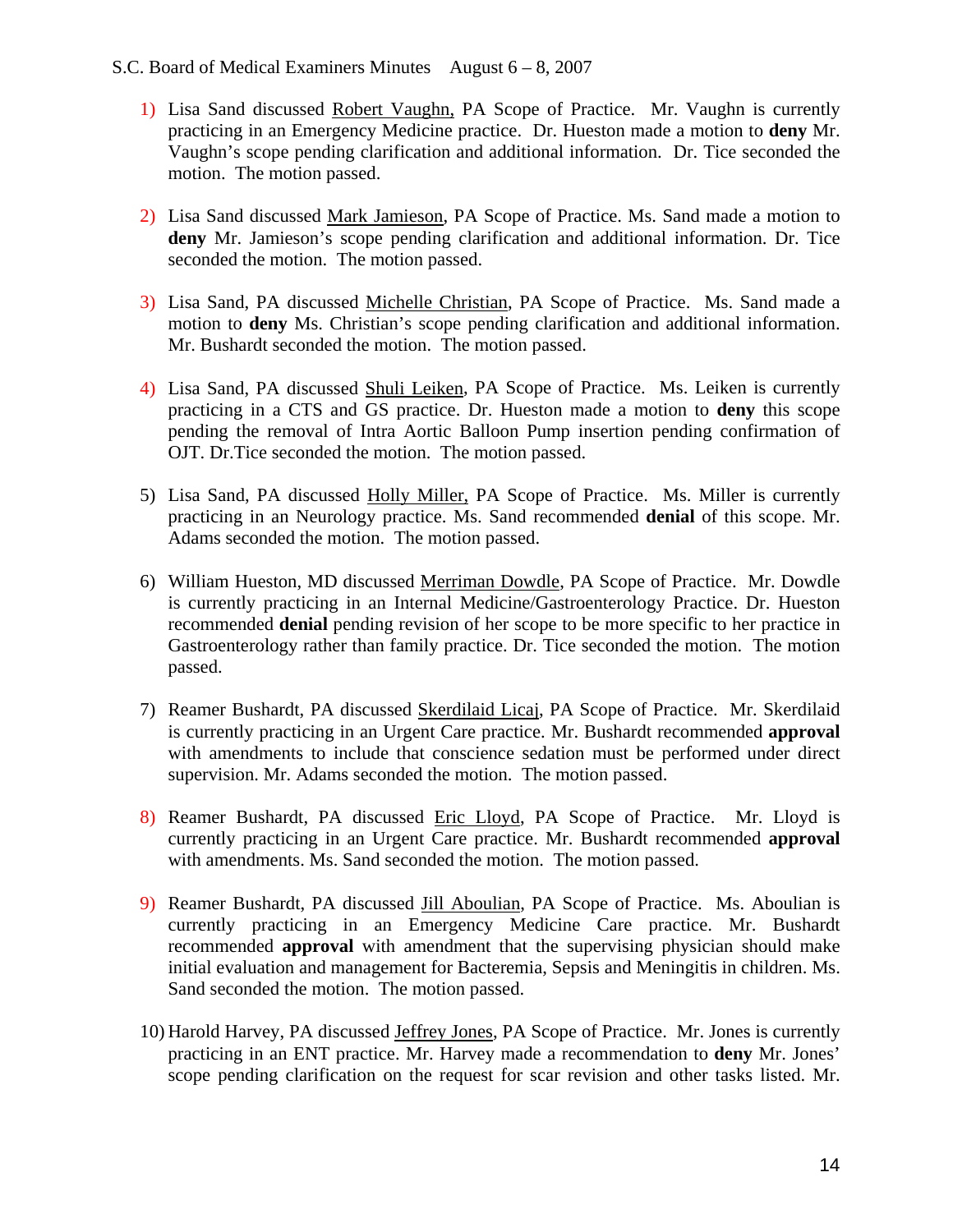Jones must request OJT for several tasks listed on his scope. Dr. Tice seconded the motion. The motion passed.

11) Harold Harvey, PA discussed Robert McKenna, PA Scope of Practice. Mr. McKenna is currently practicing in a Hospitalist/Internal medicine practice. Mr. Harvey made a recommendation of **approval** with the amendment that Mr. McKenna's primary supervising physician also perform the procedures listed on the scope. Ms. Sand seconded the motion. The motion passed.

#### *AGENDA TOPIC: APPLICANTS INTERVIEWED FOR PERMANENT LICENSE*

Attached is the list of PA who were issued Temporary licenses, and interviewed for permanent license. These PA's now have permanent licenses:

#### **Name** Supervising Physician Interviewing Bd. Member

| 1)  | Beth Edwards, PA       | Dr. Juan Rodrigo     | Dr. Stephen Gardner |
|-----|------------------------|----------------------|---------------------|
| 2)  | Blaine Varner, PA      | Dr. Robert Galphin   | Dr. Satish Prahbu   |
| 3)  | Shelley Owens, PA      | Dr. Luis Muniz       | Dr. Satish Prahbu   |
| 4)  | Michael Kelley, PA     | Dr. Brian McIntyre   | Dr. Donald Tice     |
| 5)  | Suzanne Fahy, PA       | Dr. Kevin Noreika    | Dr. Richard Rhodes  |
| 6)  | Robert Vaughn, PA      | Dr. David Carver     | Dr. John deHoll     |
| 7)  | Cameron Olson, PA      | Dr. William Estes    | Dr. Louis Costa     |
| 8)  | Cynthia Sieto, PA      | Dr. Erika King       | Dr. Donald Tice     |
| 9)  | Holly Miller, PA       | Dr. Thomas Hughes    | Dr. Louis Costa     |
| 10) | Vicki Allen, PA        | Dr. Gary Vukov       | Dr. Donald Tice     |
| 11) | Sara Williams, PA      | Dr. Peter Frank      | Dr. William Simpson |
| 12) | Jennifer Simpson, PA   | Dr. Gaines Hammond   | Dr. Stephen Gardner |
| 13) | Shuli Leiken, PA       | Dr. David Peterseim  | Dr. Louis Costa     |
| 14) | Brenda Giovanelli, PA  | Dr. Eric Faile       | Dr. Stephen Gardner |
| 15) | Greg Tallent, PA       | Dr. Stuart Smith     | Dr. Donald Tice     |
| 16) | Karen Pack, PA         | Dr. Cynthia Blalock  | Dr. William Simpson |
| 17) | Kenneth Smith, PA      | Dr. William Paulson  | Dr. John deHoll     |
| 18) | Lona Kile, PA          | Dr. Matthew Logan    | Dr. John deHoll     |
| 19) | Skerdilaid Licaj, PA   | Dr. Ronald Reynolds  | Dr. Donald Tice     |
| 20) | Jennifer Willett, PA   | Dr. Milton Costa     | Dr. Louis Costa     |
| 21) | Larry Harris, PA       | Dr. Brian Cuddy      | Dr. Louis Costa     |
| 22) | Paul Davidson, PA      | Dr. John Spratt      | Dr. Louis Costa     |
| 23) | Michael Townsend, PA   | Dr. Sanjitpal Gill   | Dr. Stephen Gardner |
| 24) | Heidi Bruggeman, PA    | Dr. Otis Engelman    | Dr. Louis Costa     |
| 25) | Michelle Christian, PA | Dr. Jugalkishor Shah | Dr. James Hubbard   |
| 26) | Eric Clawson, PA       | Dr. Joe Bernard      | Dr. James Hubbard   |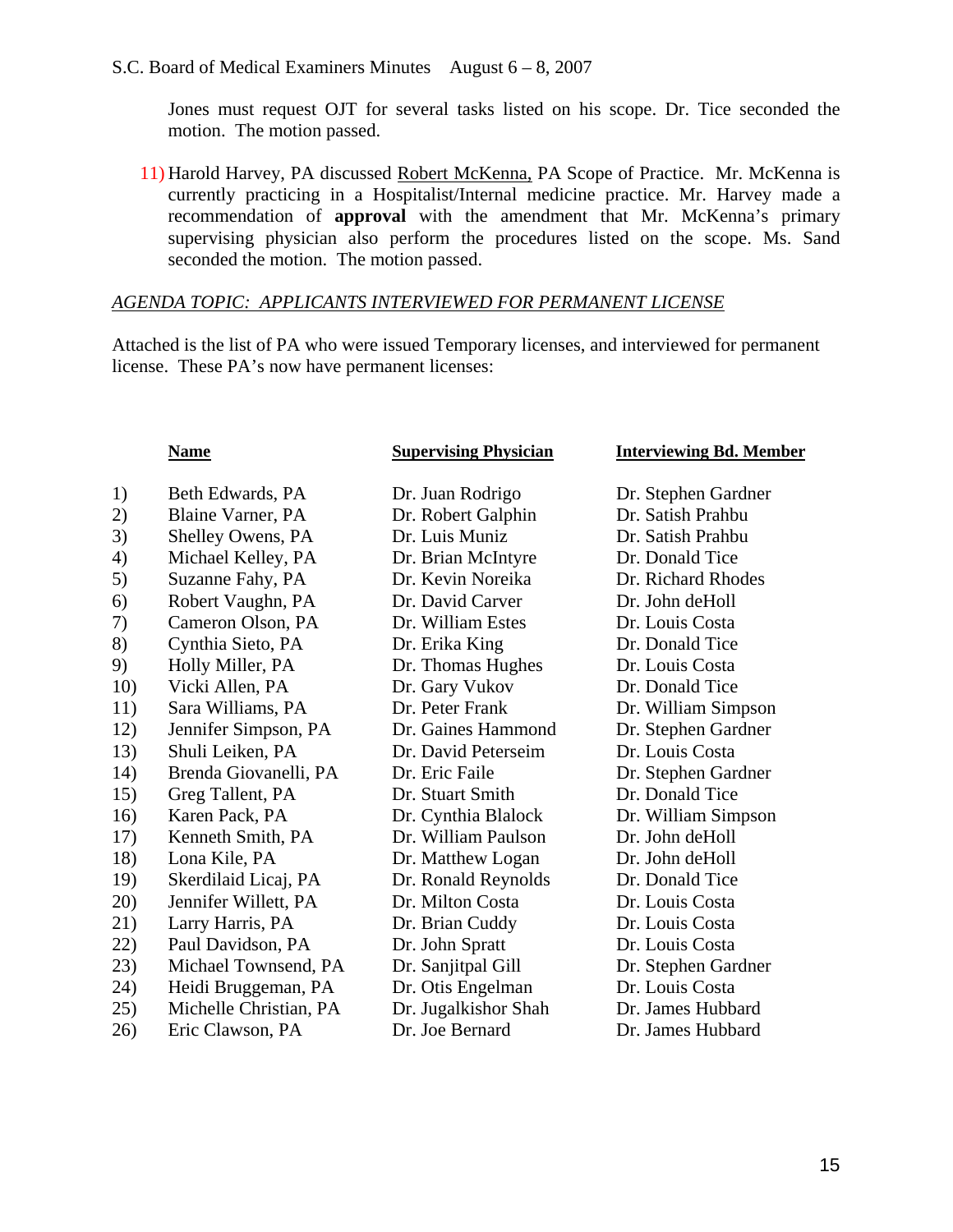*AGENDA TOPIC: CONFIMATION OF OJT, REQUEST FOR OJT AND ADDITIONAL TASKS*

Thomas Gauldin, P.A. **and his supervising physician, Dr. Robert Phillips (CTS) in Florence, SC submitted a request for the additional tasks of the Insertion/Removal of Intra Aortic Balloon Pump.** 

**The Committee reviewed the request for the additional task of the Insertion/Removal of Intra Aortic Balloon Pump. Dr. Phillips provided a certificate of completion for Insertion/Removal of Intra Aortic Balloon Pump completed by Mr. Gauldin.** 

**Ms. Sand made a motion to** deny **this request pending protocol for this procedure. In addition, Mr. Gauldin must provide documentation of patient identification number and dates performed. Dr. Hueston seconded the motion. The motion passed.**

Amy M. York, P.A. **and her supervising physician, Dr. Jon Bittrick (CD) in Greenville, SC submitted a request for the additional tasks of the Exercise Stress Testing/Adenosine Stress Testing. Ms. York and Dr. Bittrick submitted the protocol for stress testing and emergency plan.**

**After discussion, Ms. Sand moved to** approve **Ms. York for OJT to perform cardiac stress testing with documentation of five (5), observe five (5) and perform five (5) procedures under the supervision of Dr. Bittrick, with at least 2 of the 5 must be pharmacology assisted stress testing. Dr. Hueston seconded the motion. The motion passed**

Linda M. Hubbard, P.A. **and her supervising physician, Dr. Jeffrey Rueben (ORS) in Beaufort, SC submitted a request for the additional tasks for the Use of Flouroscopy Needle Placement.** 

**After discussion, Mr. Bushardt moved to** deny **the request for Flouroscopy Needle Placement. Ms. Hubbard must provide confirmation of completion of the radiation safety course before approval. Dr. Hueston seconded the motion. The motion passed.** 

Steven Price, P.A. **and his supervising physician, Dr. Michael Foster (CD) in Columbia, SC submitted a request for the additional tasks for the Central Venous Line Placement, Care and Removal.** 

**After discussion, Dr. Hueston moved to** approve **Mr. Price to perform Central Venous Line Placement, Care and Removal. Ms. Sand seconded the motion. The motion passed.**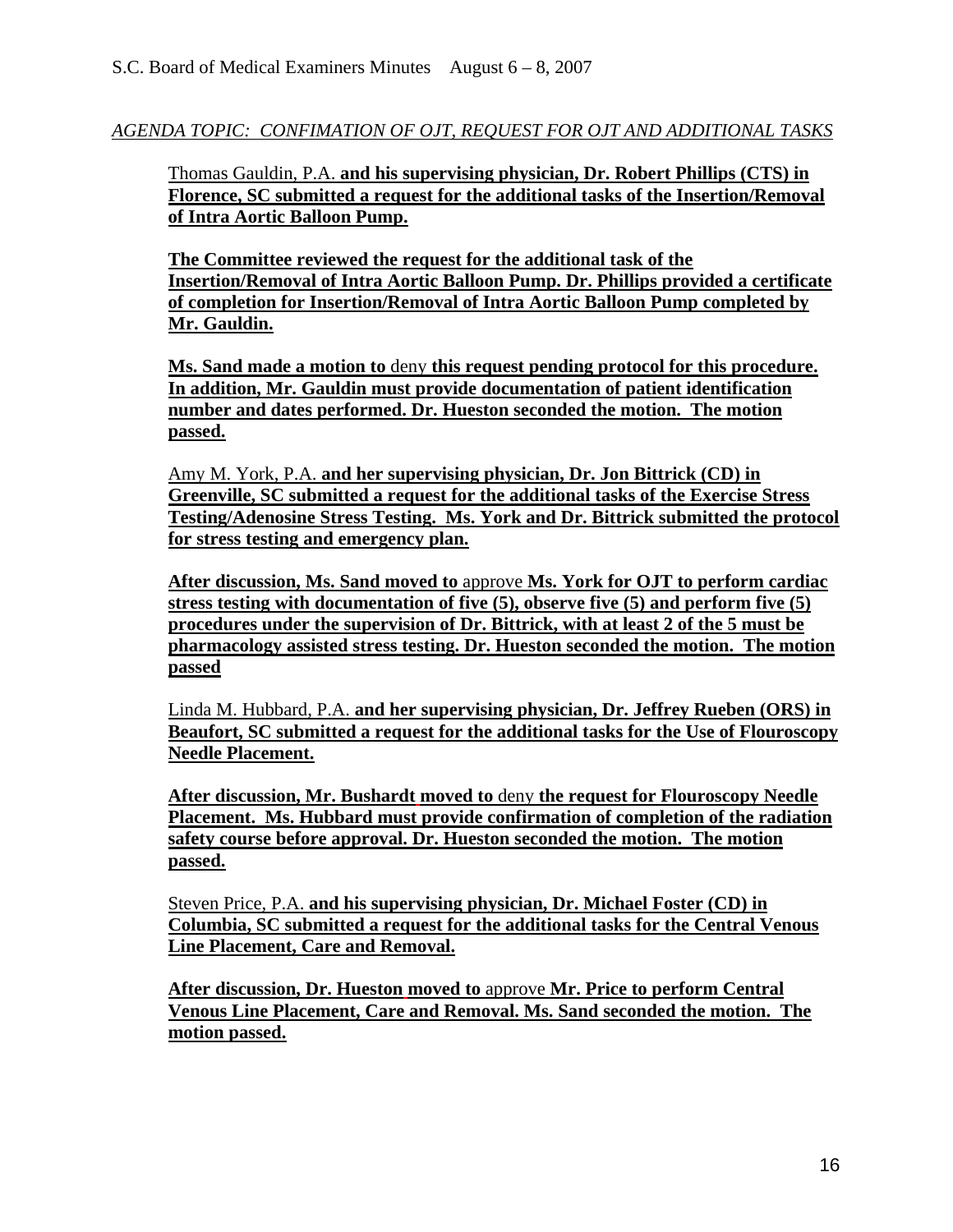Nancy Brooks Price, P.A. **and her supervising physician, Dr. George Geils (HEM/OM) in Charleston, SC submitted a request for extended privileges for the permission to prescribe Transfusion of blood products.**

**After review and discussion, Dr. Hueston made a motion to** deny **this request. Ms. Brooks and Dr. Geils must provide the protocol for this procedure. Dr. Tice seconded the motion. The motion passed.**

## REQUEST FOR THE INITATION OF ISOTRETINOIN

Allison L. Cook, P.A. **and her supervising physician, Dr. Michelle Mittlebronn (D) in Mt. Pleasant, SC submitted a request for the initiation of Isotrentinoin (Accutane, Sotret, Claravis & Amestreem).** 

**Ms. Cook and Dr. Mittlebronn provided documentation that Ms. Cook is certified with the I-Pledge Program.** 

**After discussion, Dr. Hueston moved to** approve **Ms. Cook for initiation of Isotrentinoin pending the completion of the I-Pledge form. Ms. Sand seconded the motion. The motion passed**

Rebecca L. Repaire, P.A. **and her supervising physician, Dr. Todd Schlesinger (D) in Charleston, SC submitted a request for the initiation of Isotrentinoin (Accutane, Sotret, Claravis & Amestreem).** 

**Ms. Repaire and Dr. Schlesinger provided documentation that Ms. Repaire is certified with the I-Pledge Program.** 

**After discussion, Dr. Hueston moved to** approve **Ms. Repaire for initiation of Isotrentinoin. Mr. Adams seconded the motion. The motion passed**

Holly B. Carter, P.A. **and her supervising physician, Dr. Marguerite Germain (D) in Mt. Pleasant, SC submitted a request for the initiation of Isotrentinoin (Accutane, Sotret, Claravis & Amestreem).** 

**Ms. Carter and Dr. Germain provided documentation that Ms. Carter is certified with the I-Pledge Program.** 

**After discussion, Dr. Hueston moved to** approve **Ms. Carter for initiation of Isotrentinoin. Ms. Sand seconded the motion. The motion passed**

## *AGENDA TOPIC: DISCUSSION OF VACANT COMMITTEE SEAT*

Mr. Harvey reminded the Committee members of the vacancy on the Physician Assistant Committee for a consumer member. Those interested in the vacant seat should submit a letter of interest and a copy of their curriculum to the Board.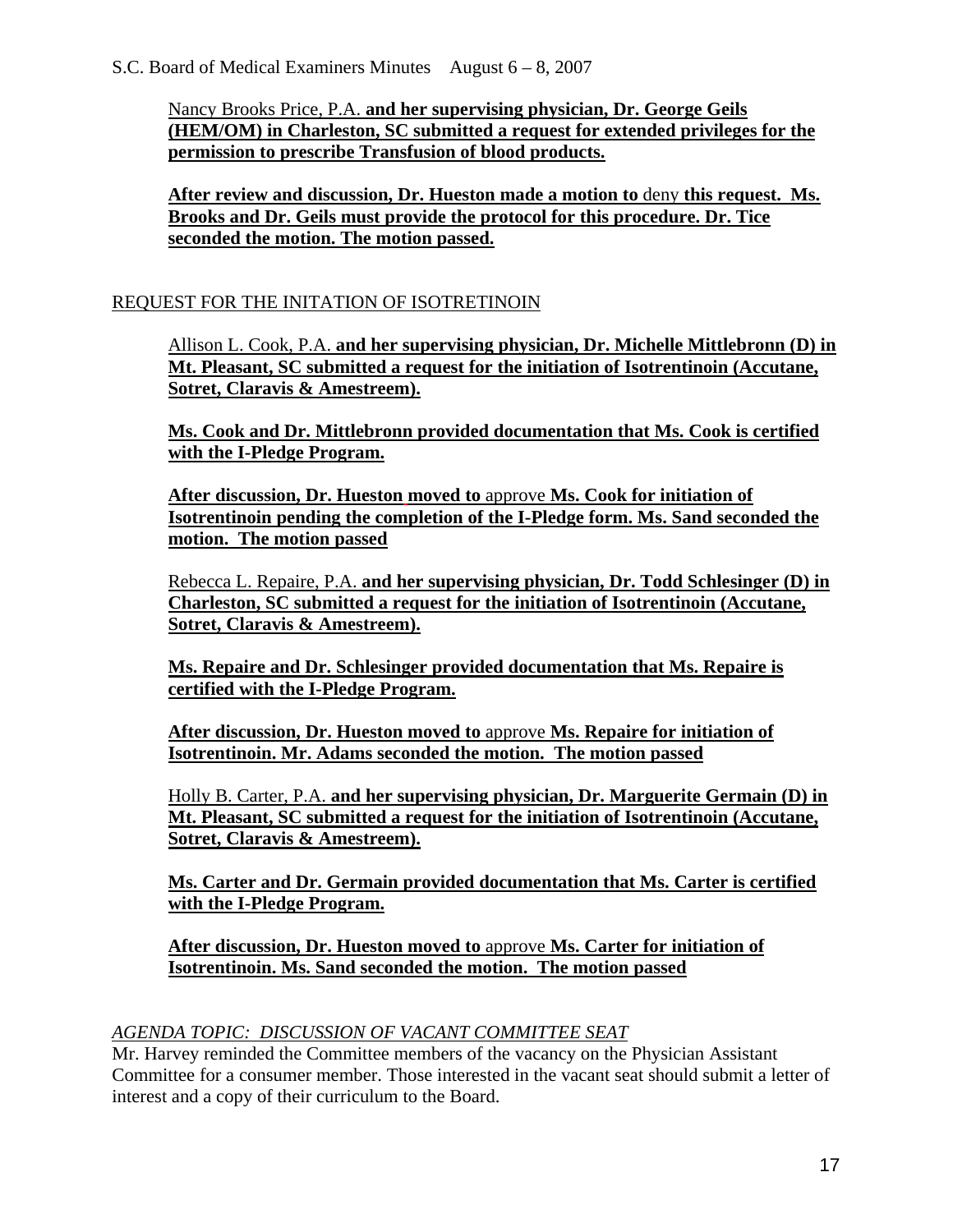### *NEXT COMMITTEE MEETING DATE*

The next Physician Assistant Committee meeting is scheduled for Friday, September 28, 2007 at 2:00 P.M.

## **2002-152 PETITION FOR RECONSIDERATION**

**A motion was made to deny the request by LLR for reconsideration of rehearing of this matter. The motion was seconded by Dr. Simpson and all Board members were in favor.** 

**The motion carries.**

## **Anne Broadway, M.D., of Elgin, SC FINAL ORDER HEARING 2005-113**

## **A motion was made that the Respondent has violated the Medical Practice Act. The motion was seconded by Dr. Tice and all Board members were in favor.**

- 1. The Respondent has violated Medical Practice Act.
- 2. Public Reprimand.
- 3. Respondent must pay fine in the amount of \$3,000 payable within one year.
- 4. Respondent must take a prescription course and an ethics course approved by the Board within one year.

#### **The motion carries.**

## **GENERAL COUNSEL REPORTS**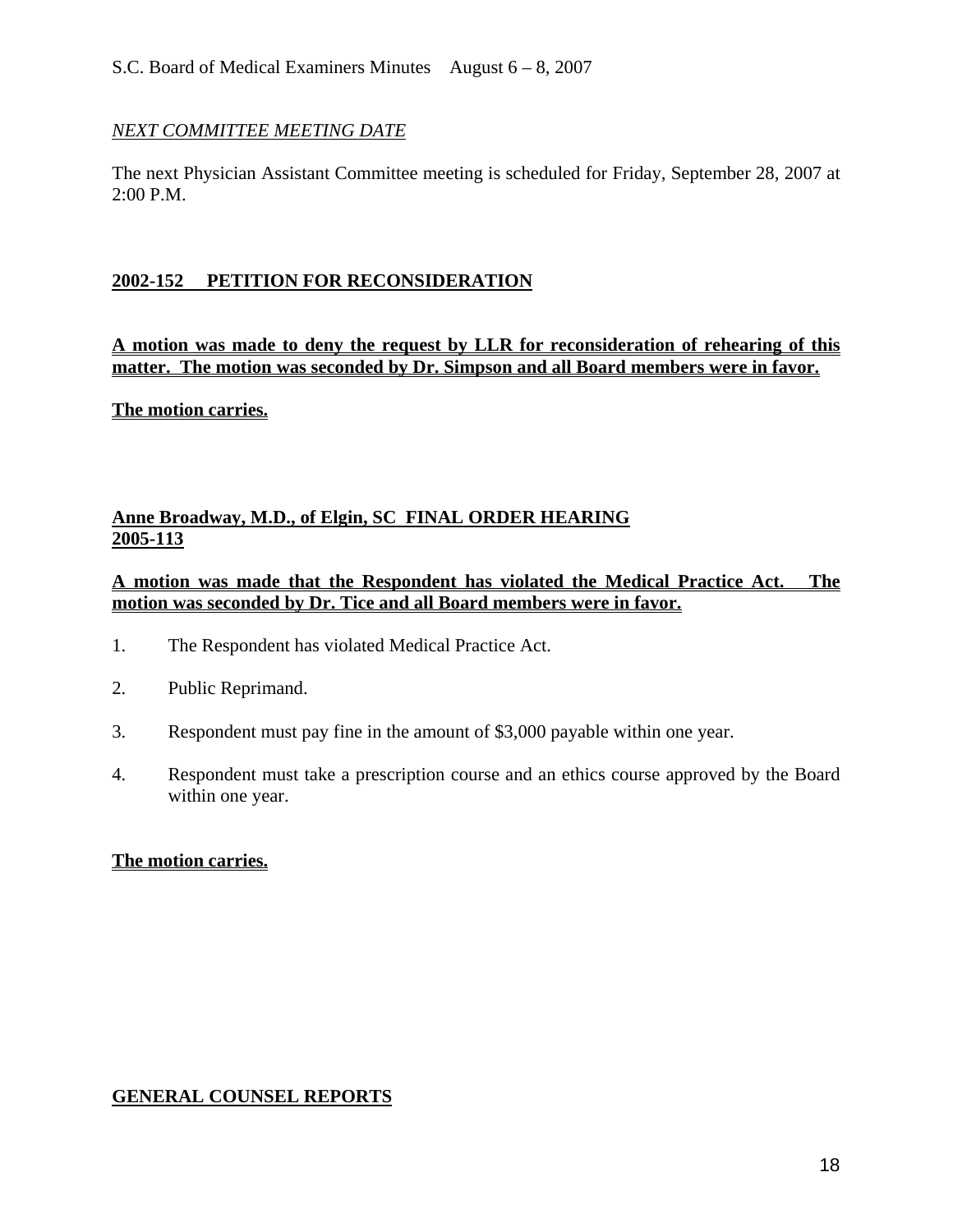#### S.C. Board of Medical Examiners Minutes August  $6 - 8$ , 2007

Lynne Rogers, LLR's General Counsel gave the Board an overview of how the Office of Investigations and Enforcement was formed and the problems discovered regarding the backlog of Medical Board cases.

## **A motion was made and passed for the Board to go into Executive Session to review the General Counsel reports. No votes were made or actions taken while the Board was in Executive Session.**

#### **DISMISSALS**

**A motion was made and was seconded by Dr. deHoll and unanimously passed approving the following cases for dismissal pursuant to the recommendation of LLR's General Counsel that there is a lack of sufficient evidence to warrant a formal complaint:** 

| 2005-12  | 2005-114 | 2005-118 | 2005-157 | 2005-203 | 2005-210 |
|----------|----------|----------|----------|----------|----------|
| 2005-332 | 2005-359 | 2006-1   | 2006-65  | 2006-120 | 2006-209 |
| 2006-217 | 2006-276 | 2006-285 | 2006-340 | 2006-421 | 2006-428 |
| 2006-432 | 2006-469 | 2006-478 | 2006-479 | 2006-480 | 2006-484 |
| 2006-493 | 2007-17  | 2007-23  | 2007-33  | 2007-51  | 2007-52  |
| 2007-66  | 2007-69  | 2007-71  | 2007-72  | 2007-76  | 2007-80  |
| 2007-98  | 2007-100 |          |          |          |          |
|          |          |          |          |          |          |

#### **LETTERS OF CAUTION**

#### **A motion was made and was seconded by Dr. Gardner and unanimously passed to issue a Letter of Caution in the following cases:**

| 2003-203 | 2005-343 | 2005-349 | 2006-100 | 2006-111 | 2006-396 |
|----------|----------|----------|----------|----------|----------|
| 2006-448 | 2006-520 | 2007-63  | 2007-94  | 2007-97  |          |

#### **FORMAL COMPLAINTS**

**A motion was made that was seconded by Dr. Gardner and unanimously passed to authorize the issuance of a Formal Complaint pursuant to the recommendation of LLR's General Counsel that there is sufficient evidence to warrant formal proceeding in the following cases:**

| 2002-256 | 2004-49  | 2004-363 | 2005-110 | 2005-207 | 2005-325 |
|----------|----------|----------|----------|----------|----------|
| 2006-165 | 2006-318 | 2006-325 | 2006-387 | 2006-410 | 2006-496 |
| 2007-27  | 2006-3   |          |          |          |          |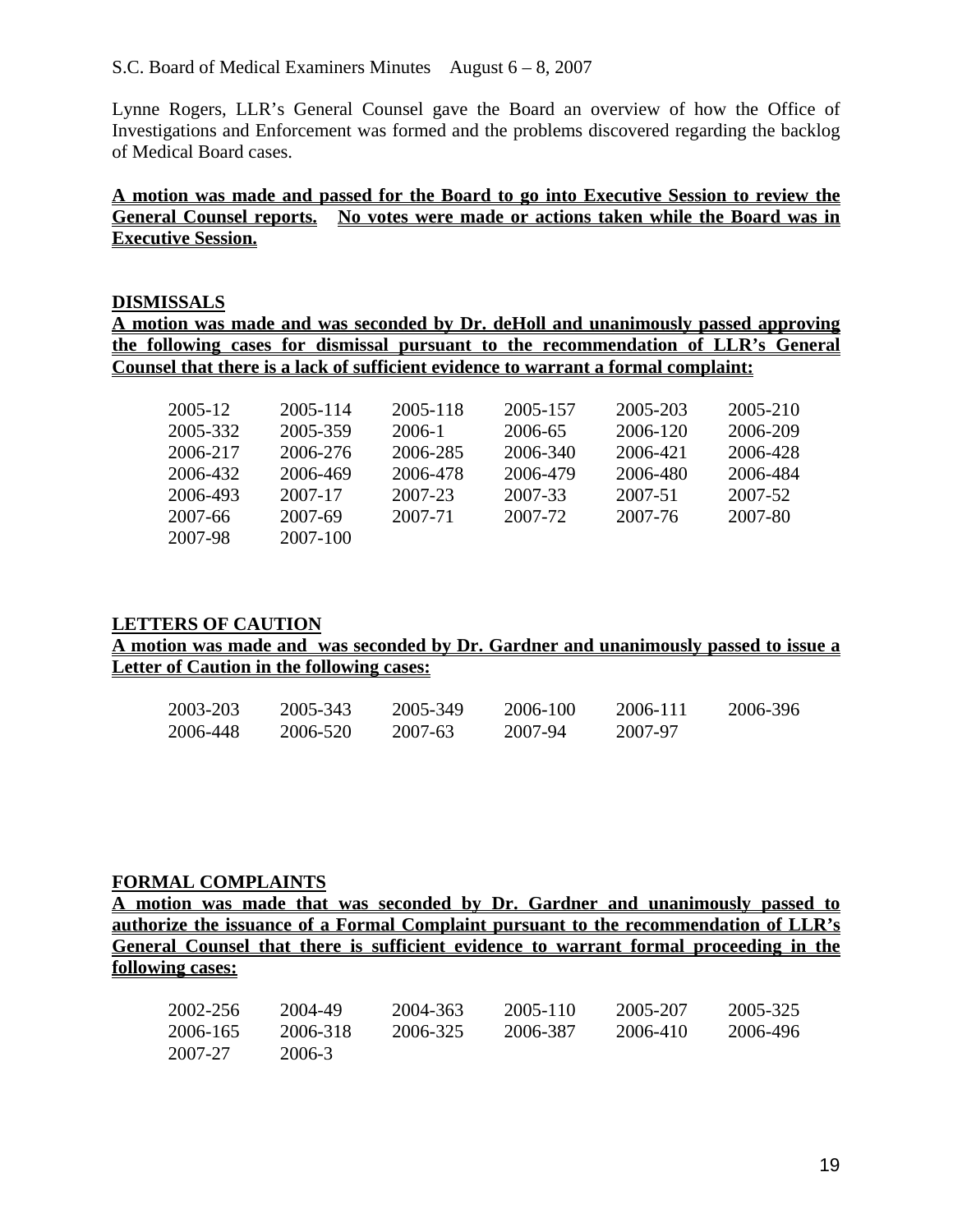## **CASES ON APPEAL**

In Executive Session, the Board reviewed the cases that are now on appeal and received specific briefings from Mrs. Rogers.

## **LICENSEES BEING MONITORED**

The Board received as information a list of all the licensees currently being monitored by the Board.

## S**TATISTICAL REPORTS ON COMPLAINTS**

The Board received as information the following statistical reports:

| <b>MEDICAL BOARD COMPLAINTS RECEIVED</b>            |                | $1/1/06 - 12/31/06$ |                |                |                |
|-----------------------------------------------------|----------------|---------------------|----------------|----------------|----------------|
| Alleged Issue                                       | Total          | Qtr 1               | Qtr 2          | Qtr 3          | Qtr 4          |
| Allowing Unlicensed Person to Practice              | 6              | $\overline{2}$      | 3              | 1              | $\mathbf{1}$   |
| <b>Criminal Conviction</b>                          | $\overline{2}$ | $\overline{2}$      |                |                |                |
| <b>Criminal Conviction Not Classified</b>           | $\mathbf{1}$   |                     |                | $\mathbf{1}$   |                |
| Disclosure of Patient Information                   | 7              | $\overline{4}$      | 3              |                | 3              |
| Discriminatory Misleading False Deceptive Advertise | $\mathbf{1}$   |                     | $\mathbf{1}$   |                | 3              |
| Drug Violation                                      | 14             | 7                   | $\overline{4}$ | 3              |                |
| <b>Failure to Maintain/Provide Records</b>          | 12             | 5                   | $\overline{4}$ | 3              |                |
| Insurance Fraud (Medicaid or Other Fed Gov Prog)    | 1              |                     |                | 1              |                |
| Insurance Fraud (Non-Govt or Private Insurance)     | 3              | $\mathbf{1}$        | $\overline{2}$ |                |                |
| License Action by Fed State Local Licensing Auth    | $\mathbf{1}$   |                     | $\mathbf{1}$   |                |                |
| <b>Loss of Hospital Privileges</b>                  | $\overline{2}$ | $\mathbf{1}$        | $\mathbf{1}$   |                | $\mathbf{1}$   |
| No Issue Found                                      | 6              | $\overline{2}$      | $\overline{4}$ |                |                |
| Other (Not Classified)                              | $\mathbf{1}$   | $\mathbf{1}$        |                |                | $\overline{2}$ |
| Patient Neglect/Abandonment                         | 28             | 9                   | 8              | 11             | 11             |
| <b>Prescribing Matters</b>                          | 8              | $\mathbf{1}$        | $\overline{7}$ |                |                |
| <b>Prescription Fraud</b>                           | $\overline{2}$ |                     | $\overline{2}$ |                | $\mathbf{1}$   |
| Sanctioned by Other Board                           | 5              | $\mathbf{1}$        | 3              | $\mathbf{1}$   |                |
| <b>Sexual Misconduct</b>                            | 6              | 3                   | $\mathbf{1}$   | $\overline{2}$ | 38             |
| <b>Sub-Standard Patient Care</b>                    | 138            | 49                  | 38             | 51             | 3              |
| <b>Unlicensed Practice</b>                          | $\overline{2}$ | $\overline{2}$      | 3              | $\mathbf{1}$   | $\overline{3}$ |
| <b>Unprofessional Conduct</b>                       | 49             | 15                  | 13             | 21             | 18             |
| Violation of Final Order/Agreement                  | 10             | 5                   | $\overline{2}$ | $\overline{3}$ |                |
| <b>TOTALS</b>                                       | 397            | 111                 | 100            | 101            | 85             |

| MEDICAL BOARD COMPLAINTS CLOSED<br>$1/1/06 - 12/31/06$ |       |  |                               |  |  |
|--------------------------------------------------------|-------|--|-------------------------------|--|--|
| Resolution                                             | Total |  | Otr 1   Otr 2   Otr 3   Otr 4 |  |  |
| <b>Administrative Dismissal</b>                        | .8    |  |                               |  |  |
| Cease and Desist                                       |       |  |                               |  |  |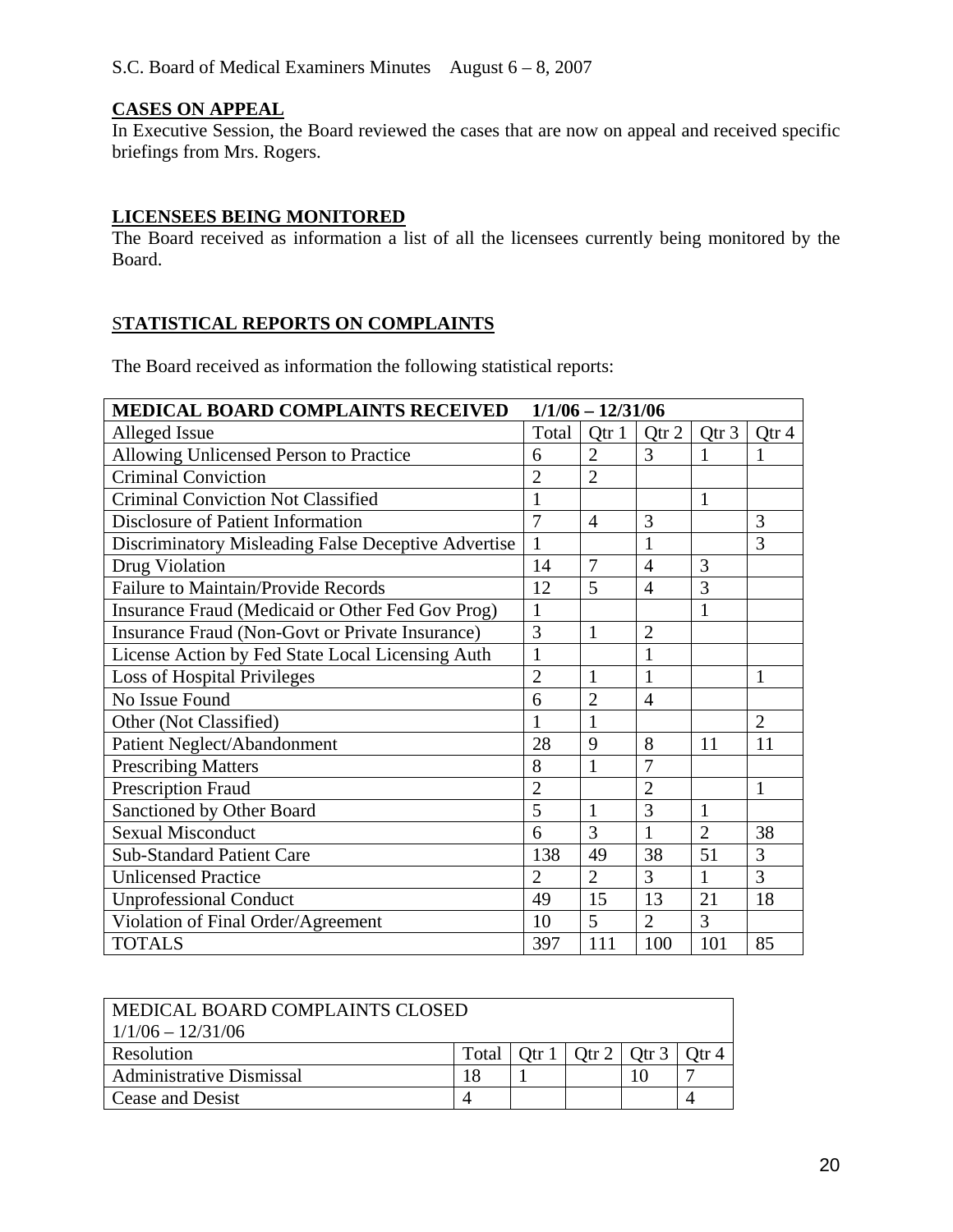## S.C. Board of Medical Examiners Minutes August 6 – 8, 2007

| Complaint Dismissed with No Action Taken | 6                           | 2              | 4              |                |    |
|------------------------------------------|-----------------------------|----------------|----------------|----------------|----|
| <b>Consent Agreement/Private</b>         | 4                           |                | 3              |                |    |
| <b>Consent Agreement/Public</b>          | 26                          |                | 9              |                | 10 |
| Dismissed (Licensee)                     | 188                         | 44             | 53             | 49             | 42 |
| Dismissed (Unlicensed)                   |                             |                |                |                |    |
| Final Order                              | 23                          | 5              |                | 18             |    |
| Letter of Caution                        | 19                          | 4              | 3              | 3              | 9  |
| No Issue Found                           | 11                          |                | 9              |                |    |
| Private Reprimand                        | 2                           | $\overline{2}$ |                |                |    |
| Public Reprimand                         | 15                          | 12             |                | $\overline{2}$ |    |
| Relinquish License                       | 7                           | $\overline{2}$ |                | 5              |    |
| Revocation                               | 4                           |                | $\overline{2}$ |                |    |
| Suspension                               | $\mathcal{D}_{\mathcal{L}}$ | $\mathfrak{D}$ |                |                |    |
| TOTALS*                                  | 332                         | 77             | 83             | 96             | 76 |

\*These numbers do not reflect cases closed on previous computer system

| Alleged Issue                                  | Total          | Qtr 1          | Qtr 2          |
|------------------------------------------------|----------------|----------------|----------------|
| <b>Alcohol and Other Substance Abuse</b>       |                |                |                |
| Allowing Unlicensed Person to Practice         | 6              | $\overline{2}$ | 4              |
| Disclosure of Patient Information              | $\mathfrak{D}$ |                |                |
| Drug Violation                                 | 11             | 4              | 7              |
| <b>Failure to Maintain/Provide Records</b>     | 20             | 7              | 13             |
| Insurance Fraud (Medicad or other Fed Program) | 1              |                |                |
| Insurance Fraud (Non-Gov or Private Insurance) | 1              |                | 1              |
| <b>Medication Errors</b>                       | $\overline{2}$ | 2              |                |
| Patient Neglect/Abandonment                    | 36             | 20             | 16             |
| <b>Prescription Fraud</b>                      |                |                |                |
| Sanctioned by Other Board                      |                | 1              |                |
| <b>Sexual Misconduct</b>                       | 4              |                | 3              |
| <b>Sub-Standard Patient Care</b>               | 42             | 16             | 26             |
| <b>Unlicensed Practice</b>                     | $\mathfrak{D}$ |                | $\mathfrak{D}$ |
| <b>Unprofessional Conduct</b>                  | 39             | 28             | 11             |
| Violation of Final Order/Agreement             |                |                |                |
| <b>TOTALS</b>                                  | 170            | 82             | 88             |

# **MEDICAL BOARD COMPLAINTS RECEIVED 1/1/07 – 6/30/07**

## **MEDICAL BOARD COMPLAINTS CLOSED 1/1/07 – 6/30/07**

| Resolution                                 | Total   Otr 1 | Otr $2$ |
|--------------------------------------------|---------------|---------|
| <b>Administrative Dismissal</b>            |               |         |
| Cease and Desist                           |               |         |
| Complaint Dismissed with no action taken 1 |               |         |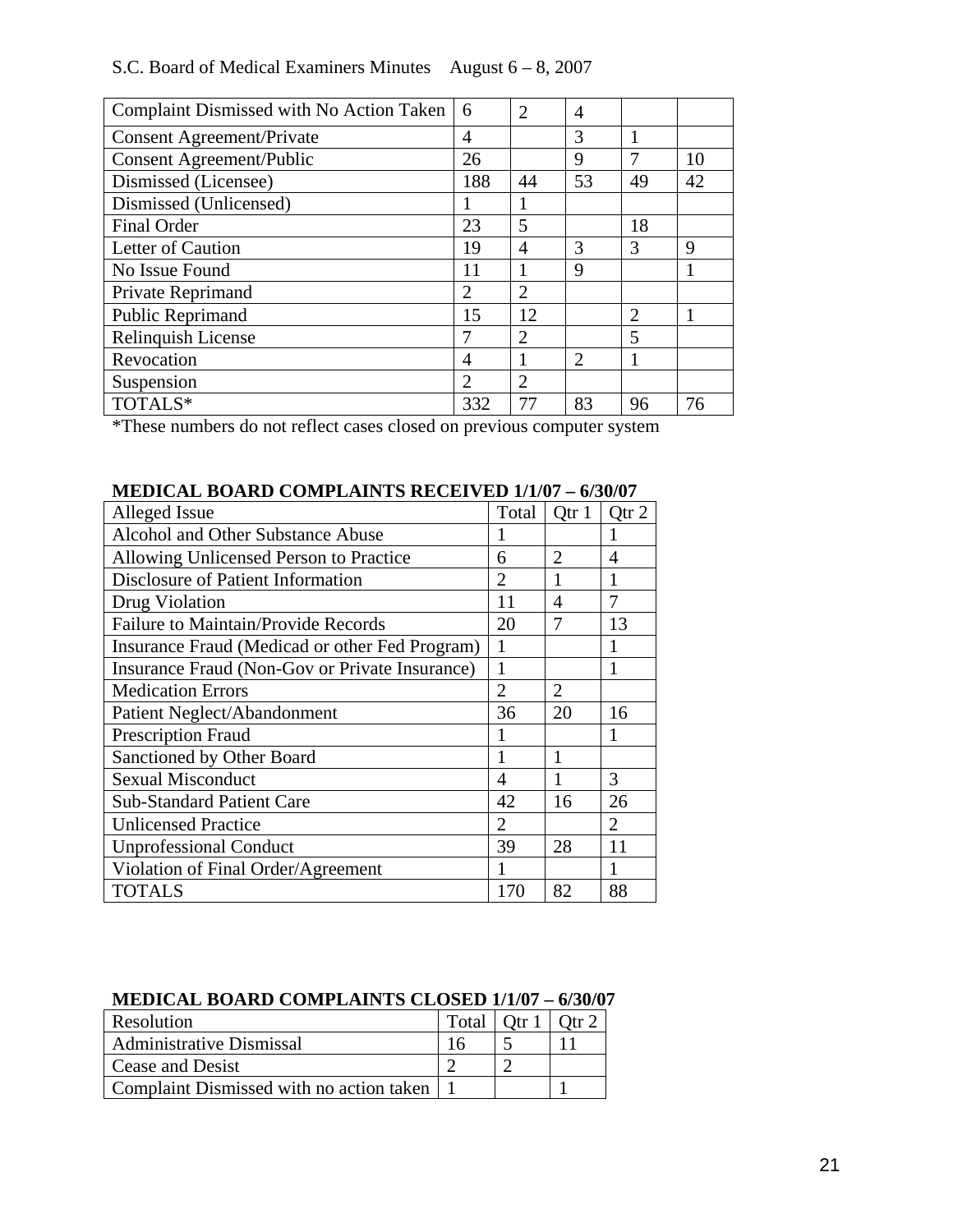# S.C. Board of Medical Examiners Minutes August 6 – 8, 2007

| <b>Consent Agreement/Private</b> |     | 3 |  |
|----------------------------------|-----|---|--|
| Consent Agreement/Public         | 6   | 6 |  |
| Dismissed (Licensee)             | 132 |   |  |
| <b>Final Order</b>               |     |   |  |
| Letter of Caution                | 12  |   |  |
| <b>Public Reprimand</b>          |     |   |  |
| <b>Resolution Pending</b>        |     |   |  |
| <b>TOTALS</b>                    | 185 |   |  |

| <b>FORMAL COMPLAINTS AUTHORIZED 1/1/07 - 6/30/07</b> |        |  |
|------------------------------------------------------|--------|--|
| Alleged Issue                                        | Number |  |
| Allowed Unlicensed Person to Practice Medicine       |        |  |
| Drug Violation                                       |        |  |
| <b>Loss of Hospital Privileges</b>                   |        |  |
| Unprofessional Conduct                               |        |  |
| Total                                                |        |  |

| MEDICAL BOARD PANEL HEARINGS HELD 1/1/07 - 6/30/07 |        |  |
|----------------------------------------------------|--------|--|
| Alleged Issue                                      | Number |  |
| Alcohol or Substance Abuse                         |        |  |
| <b>Prescribing Matters</b>                         |        |  |
| <b>Substandard Patient Care</b>                    |        |  |
| Unprofessional Conduct                             |        |  |
| <b>TOTALS</b>                                      |        |  |

| <b>TEMPORARY SUSPENSION/ EVALUATION ORDERS ISSUED 1/1/07 - 6/30/07</b> |                         |                         |  |  |
|------------------------------------------------------------------------|-------------------------|-------------------------|--|--|
| Alleged Issue                                                          | Temporary<br>Suspension | <b>Evaluation Order</b> |  |  |
| <b>Alcohol or Substance Abuse</b>                                      |                         |                         |  |  |
| Drug Violation                                                         |                         | 3                       |  |  |
| <b>Loss of Hospital Privileges</b>                                     |                         |                         |  |  |
| Mental Incompetence                                                    |                         |                         |  |  |
| Non-Compliant with RPP                                                 | $\overline{2}$          |                         |  |  |
| Sanctioned by another Board                                            |                         |                         |  |  |
| <b>Sexual Misconduct/Boundary Issues</b>                               |                         | 4                       |  |  |
| <b>Substandard Patient Care</b>                                        |                         |                         |  |  |
| <b>Unprofessional Conduct</b>                                          |                         |                         |  |  |
| Violation of Board Order                                               |                         |                         |  |  |
| <b>TOTALS</b>                                                          | 7                       | 11                      |  |  |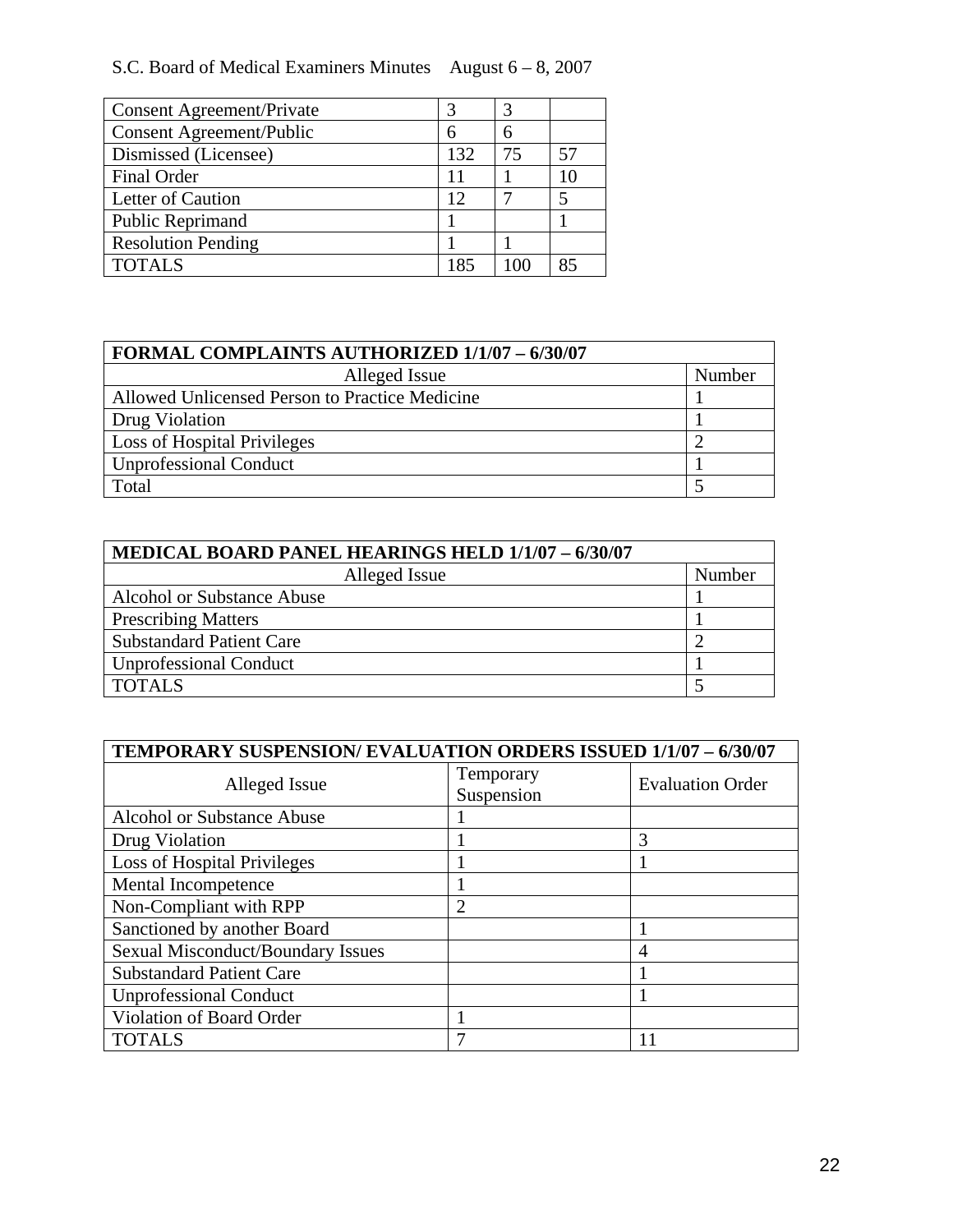## **RECESS AND RECONVENE**

The Board recessed at 5:30 P.M. and reconvened Wednesday, August 8 , 2007 at 8:00 A.M. with a quorum present.

#### **James N. Thompson, M.D., President/CEO Kim Edward LeBlanc, M.D., Ph.D., Board Member Presentation from Federation of State Medical Boards**

**James Thompson gave a PowerPoint presentation regarding the FSMB, its organization and member services. FCVS was also discussed and ways to streamline the process. FSMB proposed giving SC Board of Medical Examiners a performance review. It was agreed to take the proposal to Adrienne Youmans and Ruby McClain.** 

#### **Daniel Carhart, D.O., of Beaufort, SC FINAL ORDER HEARING 2006-318**

#### **A motion was made that was seconded by Dr. Tice to approve the following sanction:**

- 1. Respondent has violated the Medical Practice Act.
- 2. Respondent must pay a fine in the amount of \$5,000.00 and court cost of \$280.00 within a period of one year.
- 3. Indefinite suspension immediately stayed.
- 4. Conditions for reinstatement include participation in RPP program for five years and full compliance with Talbott's recommendation, including follow up with the family therapy recommendation and a report has to be sent to the Board when it occurs.
- 5. Respondent must continue to comply with the DHEC restrictions.

#### **All Board members were in favor.**

#### **Motion carries.**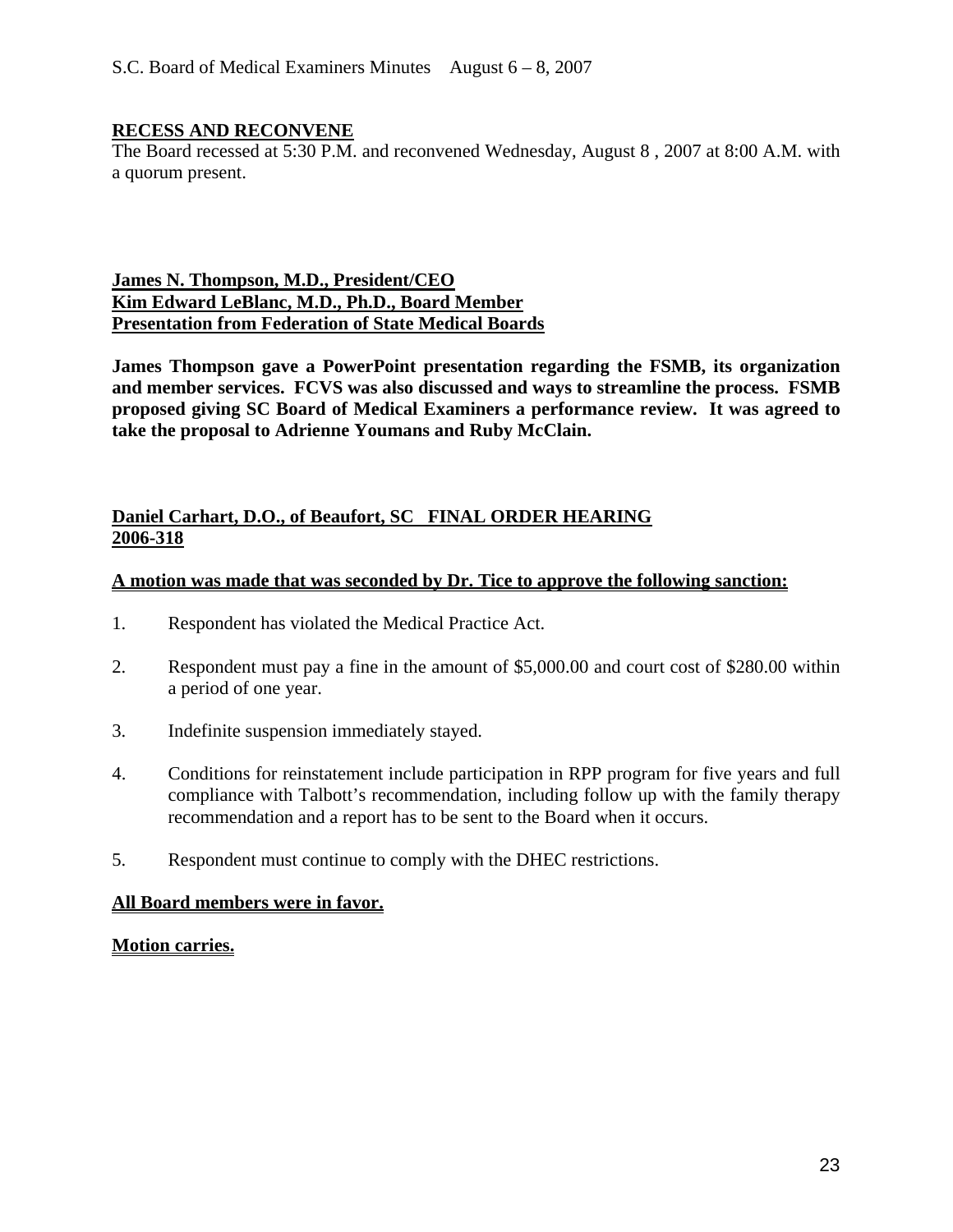### **Discussion Topic (g) Laser and Intense Pulsed Light Therapy Policy:**

Bruce Duke and Rick Wilson advised the Board of Laser and Intense Pulsed Light Therapy Policy. Dr. deHoll asked that the policy be changed to reflect not only ABMS but also ABOMS.. Dr. Chow agreed to chair a committee to discuss with other Boards (Cosmetology, Chiropractor, etc...) Dr. Costa asked that this policy be included in our next newsletter.

#### **M. Sanuel C. Covington, Sr., M.D., of Charleston, SC FINAL ORDER HEARING 2006-363**

#### **A motion was made that was seconded by Dr. Chow to approve the following sanction:**

- 1. Respondent has violated the Medical Practice Act.
- 2. Public reprimand.
- 3. Respondent must pay court costs in the amount of \$692.85 within one year.
- 4. Respondent's suspension is to be lifted when an updated report on evaluation by Dr. White is submitted with a favorable recommendation. The letter should specify the work environment in which the Respondent will be allowed to work and the number of hours per week.
- 5. Respondent has to finish an intensive review in the emergency room CME course in September.

#### **All Board members were in favor.**

#### **Motion carries.**

**Svetlana V. Scales, M.D., of Pickens, SC Applicant for Licensure**

## **A motion was made a motion to deny full licensure. The motion was seconded by Dr. Simpson. All in favor.**

**Motion Carries.**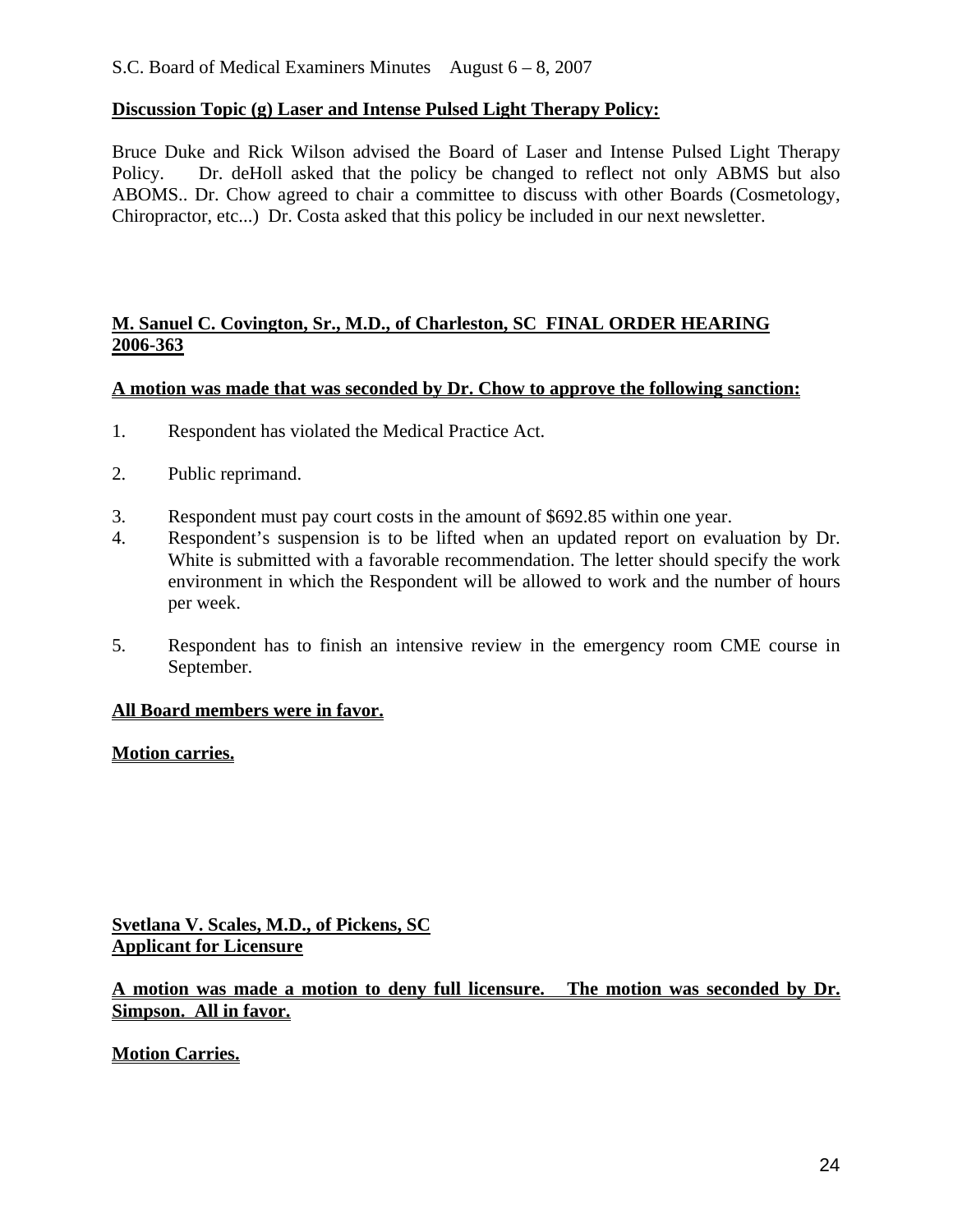## **2004-68**

## **A motion was made that was seconded by Dr. deHoll to approve the following :**

- 1. Respondent has not violated the Medical Practice Act.
- 2. Recommendation for dismissal.

## **All Board members were in favor.**

**Motion carries.**

ADJOURNMENT.

There being no additional business the meeting was adjourned at 6:00 P.M. on Wednesday, August 8, 2007.